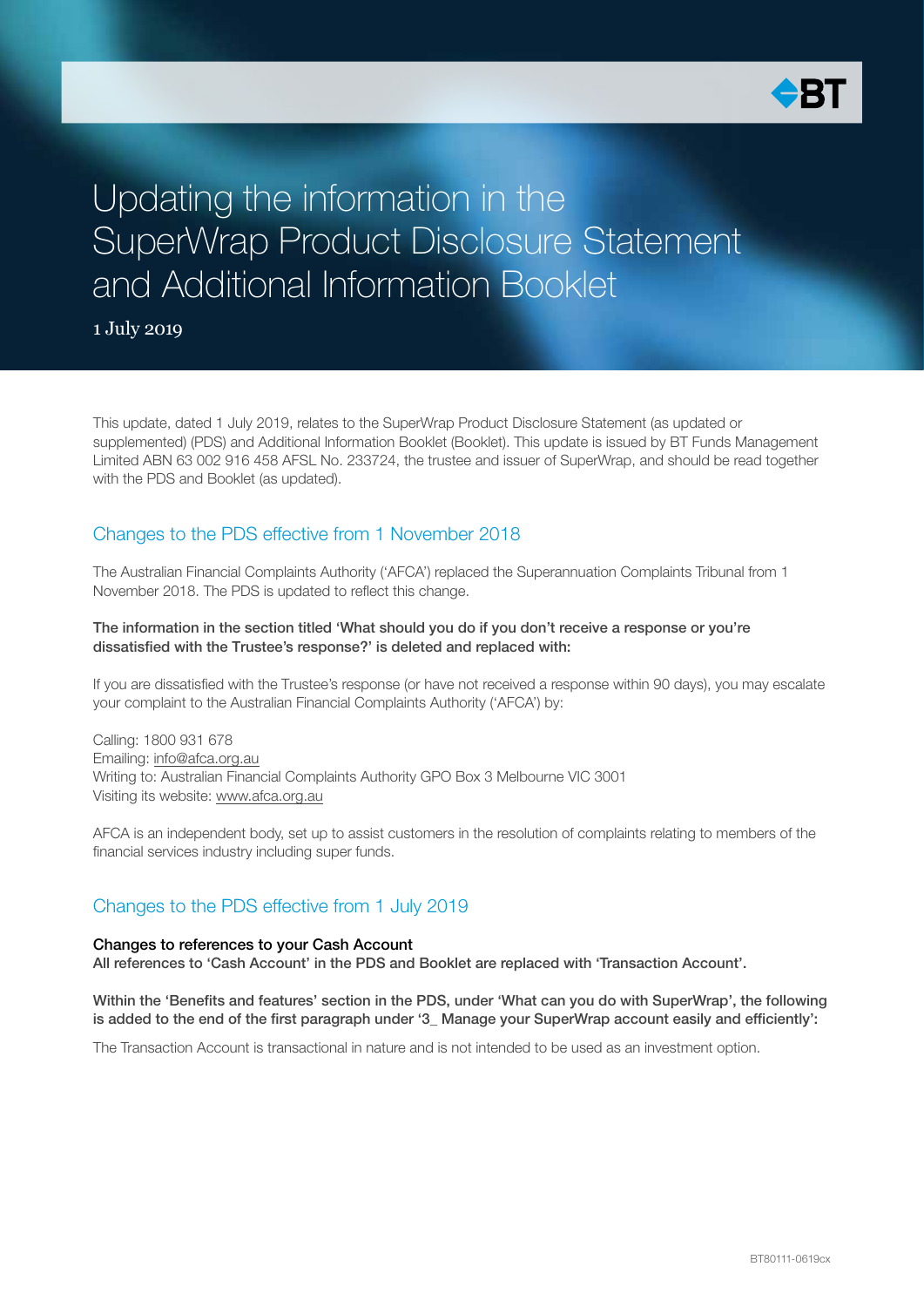#### Fees and other costs

Within the 'Fees and other costs table' in the 'Fees and other costs' section, the row titled 'Indirect cost ratio' is replaced with:

| Indirect cost<br>ratio $2$ | <b>Transaction Account fee</b>                                                                                                                                                                                                                                                                             | The Transaction Account fee is not                                                                                      |
|----------------------------|------------------------------------------------------------------------------------------------------------------------------------------------------------------------------------------------------------------------------------------------------------------------------------------------------------|-------------------------------------------------------------------------------------------------------------------------|
|                            | This is the amount the Administrator earns for managing<br>the amount held in your Transaction Account.                                                                                                                                                                                                    | deducted from your Transaction<br>Account.                                                                              |
|                            | It is equal to the amount we earn in relation to the funds<br>held in your Transaction Account, less the interest <sup>3</sup><br>amount that we credit to your Transaction Account.                                                                                                                       | It accrues daily and is deducted on a<br>quarterly basis in arrears from the<br>interest earned by the Administrator on |
|                            | We estimate the Transaction Account fee to be<br>approximately 2.1% pa, although the actual fee may vary<br>from time to time. This estimate is based on the average<br>fee for the financial year ended 30 June 2018. For the<br>latest Transaction Account fee please contact a<br>SuperWrap Consultant. | the underlying bank accounts the<br>Administrator maintains with Westpac.                                               |

2 Fees and costs are also payable in relation to the underlying investments accessible through SuperWrap. The amount you pay for specific underlying investments is shown in the Managed Investments Fees and Costs List and the disclosure document for each underlying investment. For more information, see the 'Additional explanation of fees and other costs' section in the Booklet.

3 You can contact your adviser or a SuperWrap Consultant to confirm the current interest rate you will receive on the amount held in your Transaction Account. The rate of interest declared by the Administrator will not be lower than the average of the four major Australian banks for comparable cash transaction accounts (if available) with balances of \$10,000.

#### Removal of Licensee advice fee

Within the 'Additional explanation of fees and costs section' of the PDS, the 2nd row of the table under 'Fees payable for advice and services provided to you' is deleted and replaced with:

| Type of fee                                                                                                                                                                                                     | Amount                                                                                                                                                                                                                                                                     | How and when paid                                                                                                                                                                                                               |
|-----------------------------------------------------------------------------------------------------------------------------------------------------------------------------------------------------------------|----------------------------------------------------------------------------------------------------------------------------------------------------------------------------------------------------------------------------------------------------------------------------|---------------------------------------------------------------------------------------------------------------------------------------------------------------------------------------------------------------------------------|
| Ongoing adviser fee<br>A fee that you may direct us to pay<br>in relation to ongoing advice (and<br>related services) your adviser<br>provides in relation to your<br>SuperWrap account.                        | You can negotiate the amount of<br>these fees (as a dollar or percentage<br>amount) with your adviser.<br>Typically, the total of the Ongoing<br>adviser fee and the Licensee advice<br>fee should be between 0-2% pa of                                                   | You direct us to deduct the Ongoing<br>adviser fee and/or Licensee advice<br>fee from your Transaction Account<br>on a monthly basis (or on closure of<br>your account) in arrears, and<br>continue to pay these fees until you |
| Licensee advice fee<br>A fee that you may direct us to pay<br>to your adviser's dealer group in<br>relation to ongoing advice (and<br>related services) provided to you by                                      | the balance of your account. You<br>can negotiate a higher amount with<br>your adviser; however the Trustee<br>has the right to reject a higher<br>amount.                                                                                                                 | direct us to cease paying them, or in<br>the case of the Licensee advice fee,<br>until 1 January 2020.<br>We will continue to pay the Licensee<br>advice fee on the basis of your<br>direction in the relevant form even if     |
| your adviser's dealer group (where<br>they are an AFSL holder) in relation<br>to your SuperWrap account.<br>Note: From 1 January 2020, we<br>will no longer facilitate the<br>payment of the Licensee advice    | If Ongoing adviser fees and/or<br>Licensee advice fees are specified<br>on the relevant form as a<br>percentage amount, you direct us to<br>calculate these fees on the average<br>of your opening and closing account<br>balance <sup>1</sup> for the month (or part of a | you change your adviser. In certain<br>circumstances, such as your adviser<br>moving to a different dealer group,<br>we may automatically cancel or<br>reduce your Licensee advice fee.<br>The Licensee advice fee is only      |
| fee, and therefore you will no<br>longer be able to direct us to pay<br>this fee from that date. Please<br>speak to your adviser if you have<br>any questions in relation to your<br>arrangements regarding the | month where you exit SuperWrap).<br>If Ongoing adviser fees and/or<br>Licensee advice fees are specified<br>on the relevant form as a dollar<br>amount, you direct us to calculate                                                                                         | available if your adviser's dealer<br>group has registered with the<br>Administrator to charge it.                                                                                                                              |
| payment of the Licensee advice<br>fee or its cessation from<br>1 January 2020.                                                                                                                                  | these fees on a full month basis (or<br>part of a month where you exit<br>SuperWrap).                                                                                                                                                                                      |                                                                                                                                                                                                                                 |

1 Nil balances in the month of exit are excluded for the purposes of this calculation.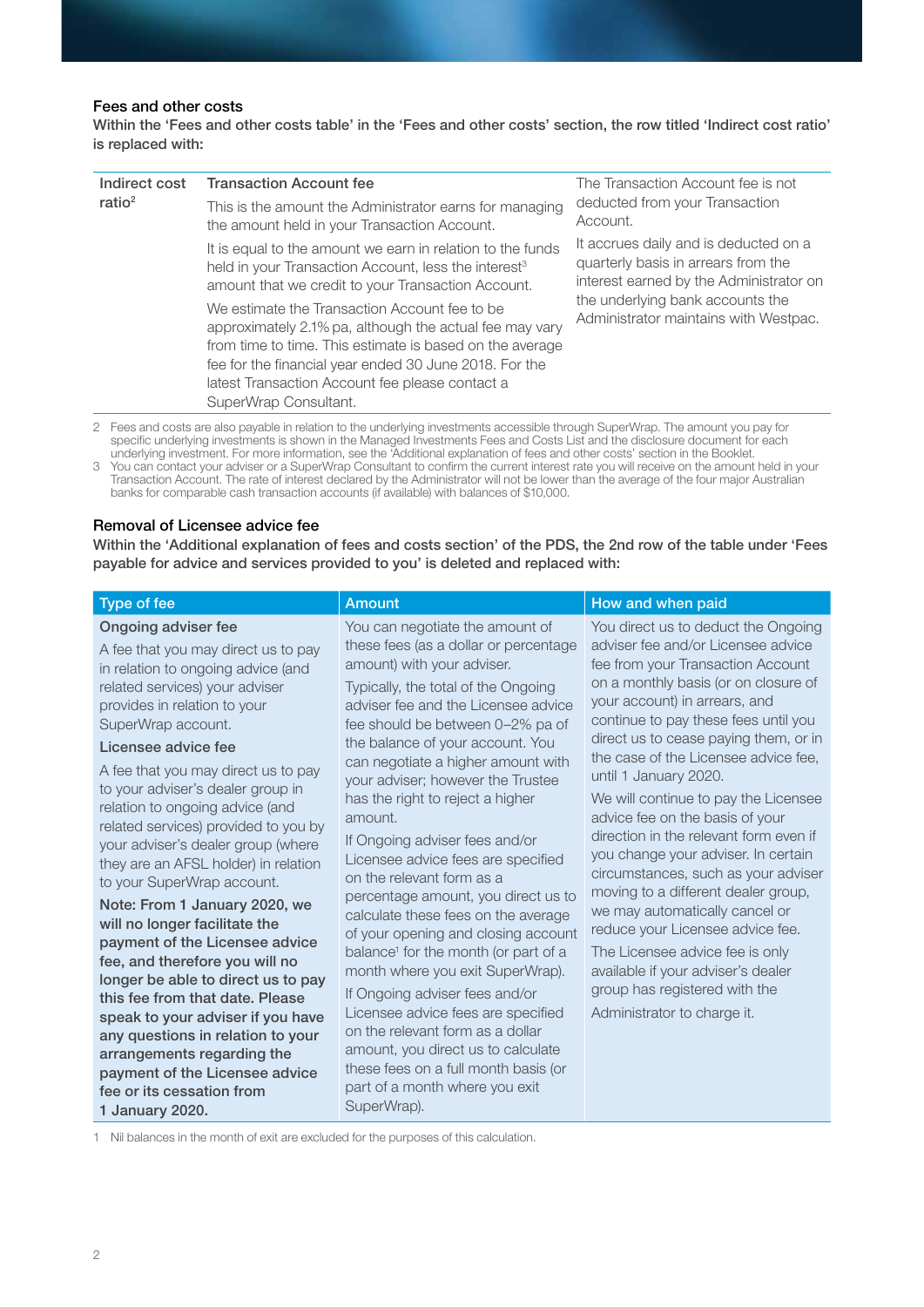### Changes to superannuation law

#### Updated work test requirements for over 65s

Within the 'How super works' section of the Booklet, the table in 'Summary of age restrictions on contribution types' is deleted and replaced with:

| <b>Your situation</b>                                               | <b>Employer</b><br><b>Contributions</b> |                                             | Other contribution types |               | <b>Rollovers</b> |
|---------------------------------------------------------------------|-----------------------------------------|---------------------------------------------|--------------------------|---------------|------------------|
|                                                                     | <b>SG</b> and<br><b>Award</b>           | <b>Salary</b><br>sacrifice and<br>voluntary | Personal <sup>1</sup>    | <b>Spouse</b> |                  |
| You are under age 65                                                | ✓                                       | ✓                                           | ✓                        | ✓             |                  |
| You are aged between 65 and 70 <sup>3</sup> inclusively<br>and are: |                                         |                                             |                          |               |                  |
| $>$ Gainfully employed <sup>2</sup>                                 |                                         |                                             |                          |               |                  |
| $>$ NOT gainfully employed <sup>2</sup>                             |                                         |                                             |                          |               |                  |
| You are aged between 70 and 74 inclusively<br>and $are^3$ :         |                                         |                                             |                          |               |                  |
| $>$ Gainfully employed <sup>2</sup>                                 |                                         |                                             |                          | х             |                  |
| $>$ NOT gainfully employed <sup>2</sup>                             |                                         |                                             | х                        | х             |                  |
| You are 75 years of age or older                                    |                                         |                                             | Х                        | Х             |                  |

1 If eligible, you may be able to claim a tax deduction for your personal contributions. You must complete a 'Notice of intent to claim or vary a deduction for personal super contributions (Personal Tax Deductions Notice)' and receive an acknowledgement from us before claiming personal contributions as a tax deduction in your tax return. Please refer to the 'How super is taxed' section of this Booklet for further information.

2 Gainfully employed means employed or self-employed (for gain or reward) for at least 40 hours in a period of not more than 30 consecutive days in the financial year in which the contribution is made. Also refer to 'Work test exemption' in the 'Additional information for certain contributions' section of this Booklet for further information.

3 Other than for mandated employer contributions, the contribution must be received on or before the day that is 28 days after the end of the month in which you turn 75 (ie if your birthday is in February, the contribution must be received by 28 March).

#### Cap on administration and investment fees of 3% for balances less than \$6,000

To reflect that a cap is applied to administration and investment fees, including indirect costs, where your account balance in SuperWrap is less than \$6,000, the following information is added to the PDS:

#### Within the 'Fees and other costs section' of the PDS, add the following note above the 'Fees and other costs' table:

Note: If your account balance in SuperWrap is less than \$6,000 at the end of the financial year or at the time of exit, the total combined amount of administration fees, investment fees and indirect costs charged in the financial year is capped at 3% of your account balance. Any amount charged in excess of this cap will be refunded.

#### Introduction of minimum account balance following a withdrawal or rollover

To reflect that SuperWrap has introduced a minimum balance of \$10,000 following a withdrawal or rollover, the following information is added to the PDS:

#### Within the 'How super works' section of the PDS, a new paragraph is added to the end of the section titled 'Withdrawals – accessing your super' as follows:

The minimum balance that must remain in your account after a withdrawal or rollover is \$10,000. If you request a withdrawal or rollover that would result in your account balance falling below \$10,000, we may reject your request.

#### Introduction of the requirement for certain members to opt-in to insurance

To reflect changes to legislation regarding insurance through super, the following information is added to the Booklet:

#### Within the 'Additional explanation of fees and costs' section of the Booklet, a new paragraph is added to the end of the section titled 'Insurance premiums' as follows:

Changes to the government's rules regarding insurance through super means that from 1 July 2019, we can't provide insurance cover through your SuperWrap account where no contributions or rollovers have been received for 16 continuous months. In these circumstances if you want to keep the insurance cover you have on your account, you must 'opt in' by electing to retain your insurance. If you don't 'opt in', we'll have to cancel the insurance cover on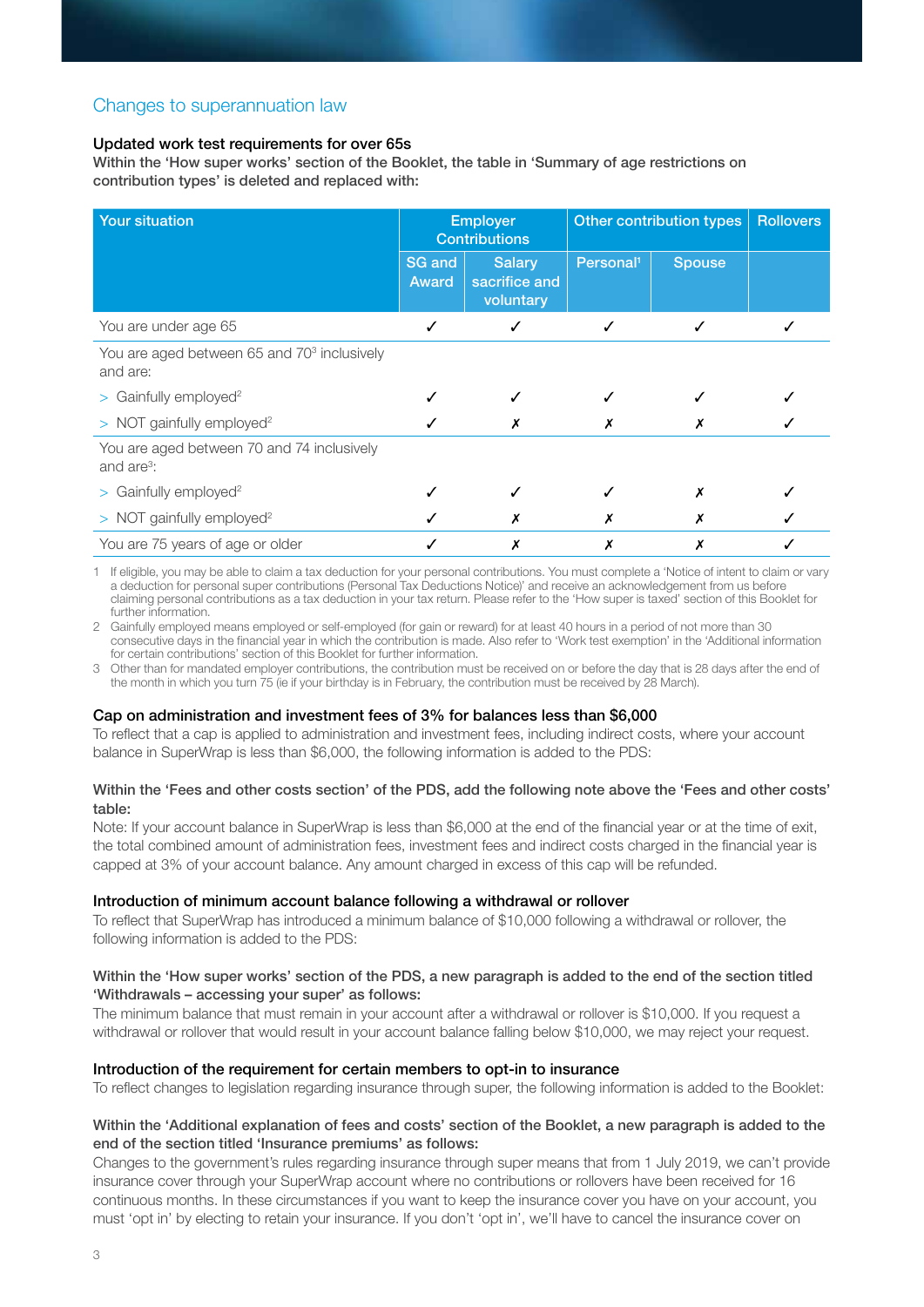your account. If your insurance cover is cancelled and you then decide you want it back, you may be able to reapply for cover. To change or cancel your insurance, you can contact us on 1300 657 010.

#### Changes to unclaimed money

To reflect changes to legislation regarding unclaimed money in super, the following information is added to the Booklet:

#### Within the 'Important information' section of the Booklet, the first paragraph under 'Unclaimed money' is deleted and replaced with:

In some circumstances, if an amount is payable to you or your dependant(s) and we are unable to ensure that you or your dependant(s) will receive it, we may be obliged to transfer the amount to the ATO. We may also be required to transfer your account balance to the ATO if you become a 'lost member' or an 'inactive low balance member'.

#### Ban on exit fees in super

To reflect changes to legislation banning exit fees in super, the following changes are made to the PDS and the Booklet:

#### Within the 'Additional explanation of fees and costs' section of the Booklet, in the 'Defined fees' table, the table is deleted and replaced with:

| <b>Activity fees</b>       | A fee is an <b>activity fee</b> if:                                                                                                                                                                                                                                            |
|----------------------------|--------------------------------------------------------------------------------------------------------------------------------------------------------------------------------------------------------------------------------------------------------------------------------|
|                            | (a) the fee relates to costs incurred by the trustee, or the trustees, of a superannuation entity that<br>are directly related to an activity of the trustee, or the trustees:                                                                                                 |
|                            | (i) that is engaged in at the request, or with the consent, of a member; or                                                                                                                                                                                                    |
|                            | (ii) that relates to a member and is required by law; and                                                                                                                                                                                                                      |
|                            | (b) those costs are not otherwise charged as an administration fee, an investment fee, a buy sell                                                                                                                                                                              |
|                            | spread, a switching fee, an advice fee or an insurance fee.                                                                                                                                                                                                                    |
| Administration<br>fees     | An administration fee is a fee that relates to the administration or operation of a superannuation<br>entity and includes costs incurred by the trustee, or the trustees, of the entity that:                                                                                  |
|                            | (a) relate to the administration or operation of the fund; and                                                                                                                                                                                                                 |
|                            | (b) are not otherwise charged as an investment fee, a buy sell spread, a switching fee, an activity<br>fee, an advice fee or an insurance fee.                                                                                                                                 |
| Advice fees                | A fee is an <b>advice fee</b> if:                                                                                                                                                                                                                                              |
|                            | (a) the fee relates directly to costs incurred by the trustee, or the trustees, of a superannuation<br>entity because of the provision of financial product advice to a member by:<br>(i) a trustee of the entity; or                                                          |
|                            | (ii) another person acting as an employee of, or under an arrangement with, a trustee or<br>trustees of the entity; and                                                                                                                                                        |
|                            | (b) those costs are not otherwise charged as an administration fee, an investment fee, a<br>switching fee, an activity fee or an insurance fee.                                                                                                                                |
| <b>Buy-sell</b><br>spreads | A buy-sell spread is a fee to recover transaction costs incurred by the trustee, or the trustees,<br>of a superannuation entity in relation to the sale and purchase of assets of the entity.                                                                                  |
| <b>Exit fees</b>           | An exit fee is a fee, other than a buy sell spread, that relates to the disposal of all or part of a<br>member's interests in a superannuation entity.                                                                                                                         |
| Indirect cost<br>ratio     | The indirect cost ratio (ICR), for an investment option offered by a superannuation entity, is the<br>ratio of the total of the indirect costs for the investment option, to the total average net assets of<br>the superannuation entity attributed to the investment option. |
|                            | Note: A fee deducted directly from a member's account is not included in the indirect cost ratio.                                                                                                                                                                              |
| Investment<br>fees         | An investment fee is a fee that relates to the investment of the assets of a superannuation<br>entity and includes:                                                                                                                                                            |
|                            | a) fees in payment for the exercise of care and expertise in the investment of those assets<br>(including performance fees); and                                                                                                                                               |
|                            | (b) costs incurred by the trustee, or the trustees, of the entity that:                                                                                                                                                                                                        |
|                            | (i) relate to the investment of assets of the entity; and                                                                                                                                                                                                                      |
|                            | (ii) are not otherwise charged as an administration fee, a buy sell spread, a switching fee, an<br>activity fee, an advice fee or an insurance fee.                                                                                                                            |
| Switching<br>fees          | A switching fee is a fee to recover the costs of switching all or part of a member's interest in a<br>superannuation entity from one class of beneficial interest in the entity to another.                                                                                    |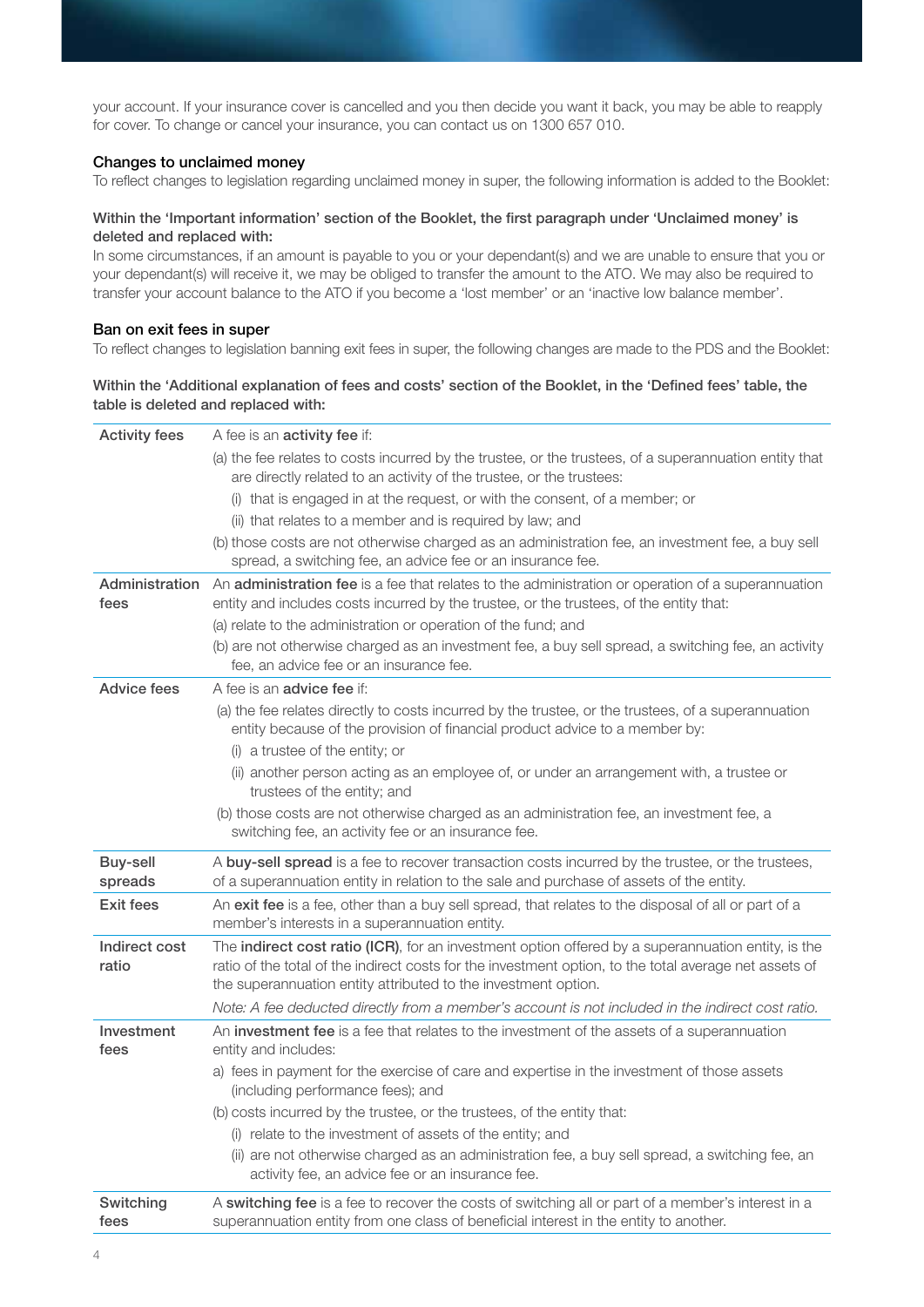All other references to exit fees are in the PDS and Booklet are deleted.

#### Temporary residents

Within the 'How super works' section of the Booklet, the information under the 'Temporary residents' heading is replaced with:

A temporary resident is a holder of a temporary visa under the Migration Act 1958.

The Australian Government requires us to pay temporary residents' unclaimed super to the ATO after at least six months have passed since the later of:

- the date a temporary resident's visa ceased to be in effect, and
- the date a temporary resident permanently left Australia.

Applications to claim your benefit can be made using the ATO Departing Australia Superannuation Payment ('DASP') online application system. To access this system and full information regarding DASP procedures and current tax rates visit [ato.gov.au.](http://ato.gov.au)

You may also be able to access your benefit if you satisfied another condition of release under super law before 1 April 2009. For more information on conditions of release, please see the 'Withdrawals – Accessing your money' section of this Booklet.

It is important to note that we do not allow temporary residents under age 55 to transfer money derived from a UK registered pension scheme to SuperWrap. For more information on this restriction, refer to the 'Transfers from UK pension schemes' section of this Booklet.

We are permitted under, and rely on, ASIC relief under Class Order CO 09/437 to not notify or provide an exit statement to a non-resident in circumstances where we pay unclaimed superannuation to the ATO under Division 3 of Part 3A of the Superannuation (Unclaimed Money and Lost Members) Act 1999.

#### Downsizer contributions

To reflect that downsizer contributions are available to eligible members, the following changes are made to the Booklet:

#### Within the 'How super works' section of the Booklet, the following point is added below the heading 'You' in the 'Acceptable contributions' section under 'Contributions to the Personal Super Plan':

– Downsizer contributions. If you are aged 65 or over, you can contribute up to \$300,000 to super from the proceeds of selling your principal home, provided you have owned the home for at least 10 years and notified the Fund using the approved ATO form at or before the time the contribution is made.

To reflect updated rules regarding downsizer contributions and work test exemptions, the following change is made to the Booklet:

#### Within the 'How super works' section of the Booklet, the following is added to the 'Additional information for certain contributions' section:

#### Contributions from the sale of your primary residence

If you are aged 65 or over, you may be eligible to contribute up to \$300,000 (\$600,000 combined for a couple) from the proceeds of the sale of your principal residence to your superannuation as a downsizer contribution.

Downsizer contributions are not counted towards your non-concessional contribution cap, however they may impact your eligibility to make super contributions in future financial years if your total super balance is greater than the transfer balance cap. Please see the 'Pension Plan' section of the Booklet for further information about the transfer balance cap.

You must notify us that the contribution is a downsizer contribution either before or at the time of making the contribution by providing a completed 'Downsizer contribution into superannuation form' available from [www.ato.gov.au](http://www.ato.gov.au) or by signing in at [investorwrap.com.au](http://investorwrap.com.au). You must make the contribution within 90 days of receiving the proceeds of the sale. In addition, your principal home must have been owned by you and/or your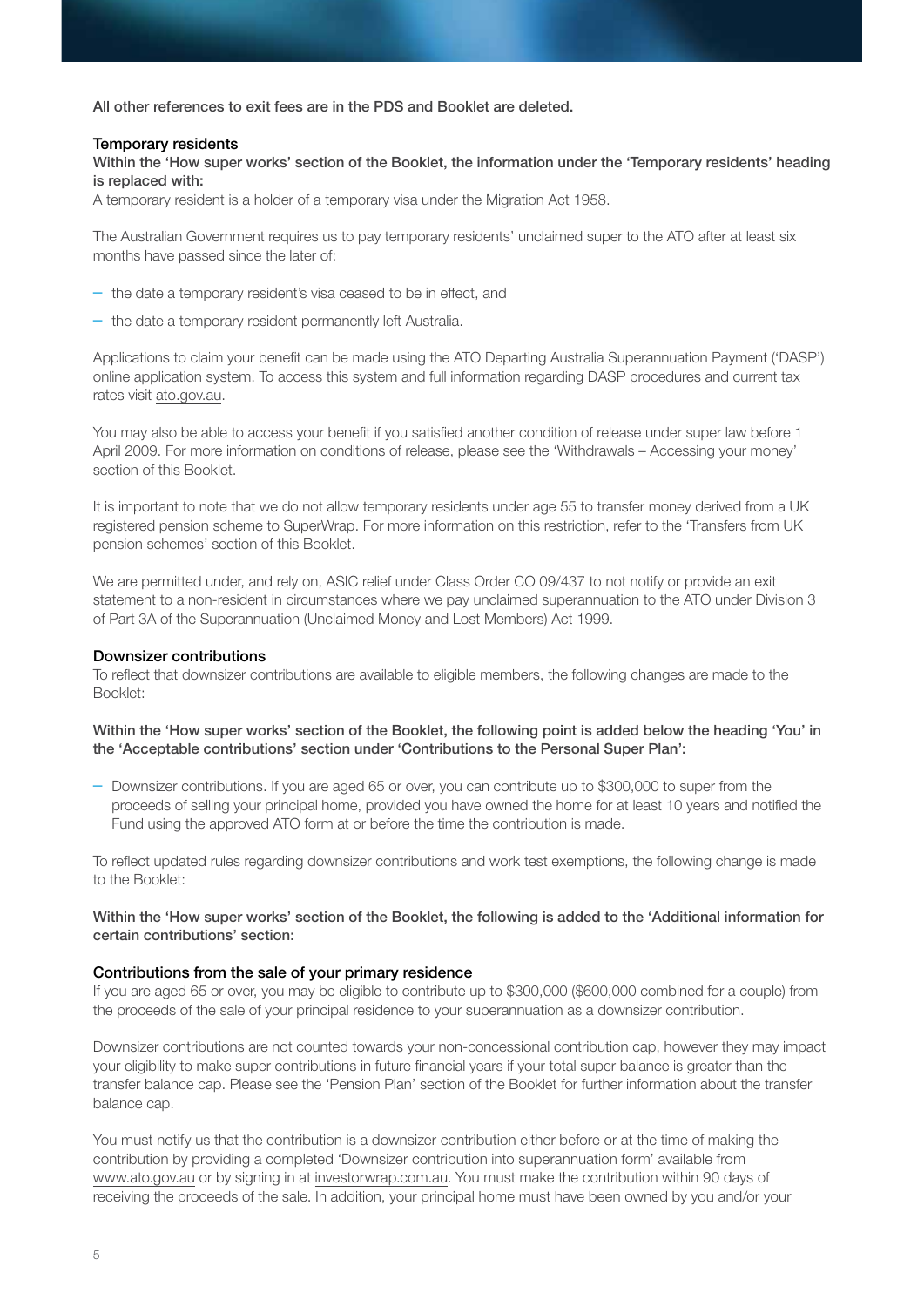spouse for at least 10 years, and you must not have made a downsizer contribution from the sale of another home in the past.

Other eligibility criteria apply. For further information please refer to [www.ato.gov.au.](http://www.ato.gov.au)

Within the 'How super works' section of the Booklet, the following is added to the 'Additional information for certain contributions' section, directly after 'Contributions from the sale of your primary residence':

#### Work test exemption

If you are aged between 65 and 74 you may make voluntary contributions where you do not satisfy the work test provided that:

- you satisfied the work test in the financial year prior to the financial year in which the contributions are made and
- you had a total superannuation balance of less than \$300,000 at the end of the previous financial year and
- no contributions have been accepted by a regulated superannuation fund in respect of you under the work test exemption in a prior financial year.

The exemption can only be used once in your lifetime.

For further information speak to your adviser or refer to [www.ato.gov.au](http://www.ato.gov.au).

Within the 'How super is taxed' section of the Booklet, the following point is added below 'Contributions tax will NOT be deducted from the following contributions:' under '1. Contributions tax':

– contributions from the proceeds of the sale of your primary residence, known as 'downsizer contributions'.

#### Introduction of the First Home Super Saver Scheme

To reflect the introduction of the First Home Super Save Scheme, the following change is made to the Booklet:

Within the 'Important information' section of the Booklet, the following new section is added after the section titled 'Release authorities':

#### First Home Super Saver Scheme

If you are 18 or over and have never owned real property in Australia, voluntary super contributions you make from 1 July 2017 may be eligible for release under the First Home Super Saver Scheme (FHSSS) to help you purchase your first home.

You can apply to have a maximum of \$15,000 of your voluntary contributions from any one financial year included in your eligible contributions to be released under the FHSSS up to a total of \$30,000 contributions in total. Voluntary contributions eligible for release include salary sacrifice contributions and personal contributions.

Please refer to [www.ato.gov.au](http://www.ato.gov.au) to apply and for further information.

### For more information

bt.com.au

132 135

GPO Box 2861 Adelaide SA 5001

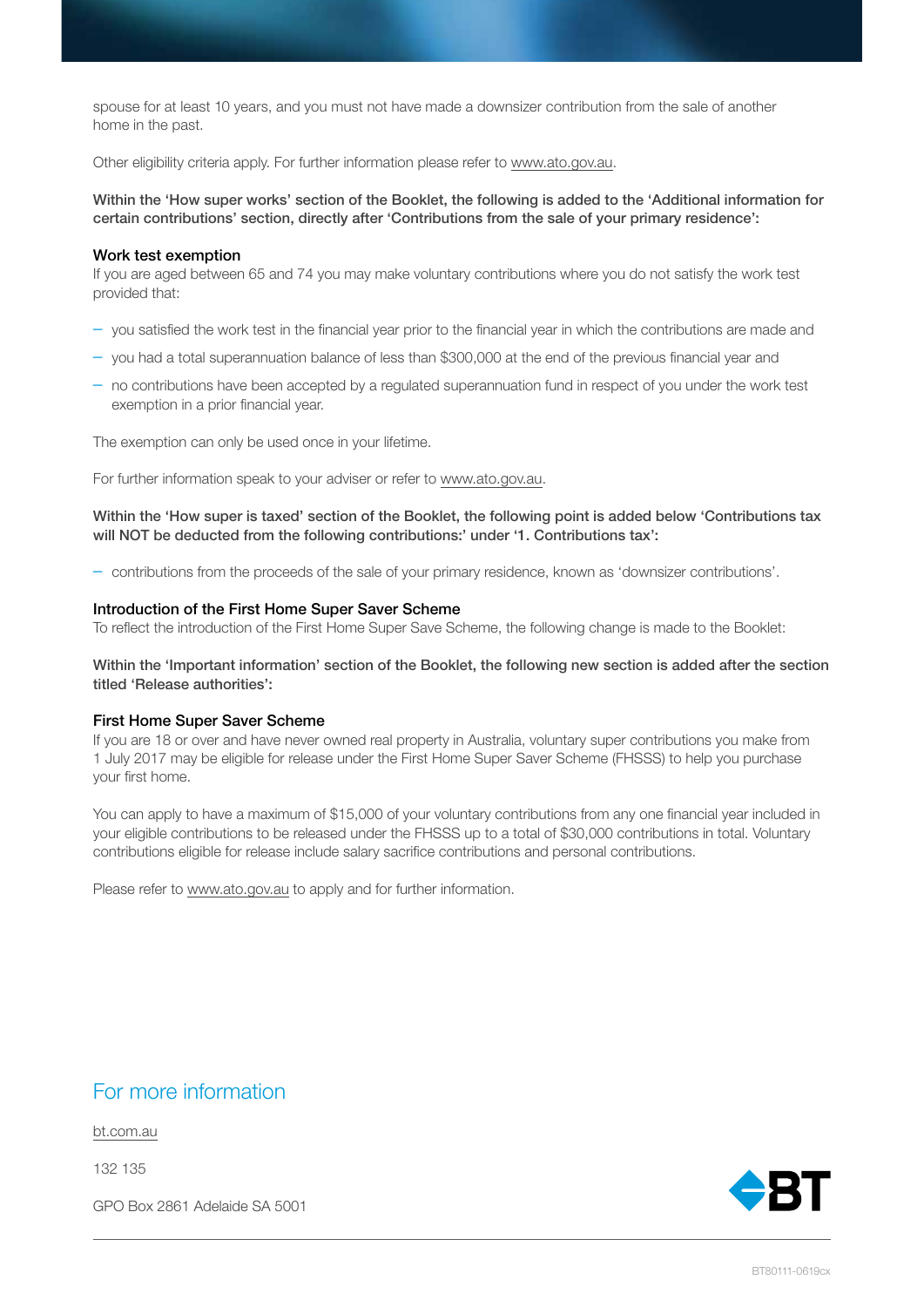

## Important Notice BT SuperWrap Open

1 March 2019

This update, dated 1 March 2019, relates to the BT SuperWrap Open Product Disclosure Statement dated 23 July 2018 (as updated) (PDS) and the Additional Information Booklet (Booklet) dated 23 July 2018 (as updated). This update is issued by BT Funds Management Ltd ABN 63 002 916 458 AFSL No. 233724, the trustee of BT SuperWrap Open. The Administrator of BT SuperWrap Open is BT Portfolio Services Ltd ABN 73 095 055 208.

#### Managed fund fee rebates

In some cases, a fund manager may provide a fee rebate to the Administrator where you are invested in certain managed funds through SuperWrap. Any applicable rebates will be passed on to you in full as a separate payment into your Cash Account and/or by way of a reduction in the Account keeping fees deducted from your Cash Account.

Where applicable, your entitlement to the rebate will be based on your holding of the relevant managed fund at the payment date of the rebate. However, where you instruct us to close your account prior to the processing by the Administrator of a rebate, you will not be entitled to that rebate. Please contact your adviser for further information regarding any fund manager rebates applicable to you.

### Further information?

If you have any questions in relation to your SuperWrap account, please contact your financial adviser. Alternatively, you can call our consultants between 8.00am and 6.30pm (Sydney time) Monday to Friday on 1300 657 010, or visit [bt.com.au/contact-us](http://bt.com.au/contact-us).

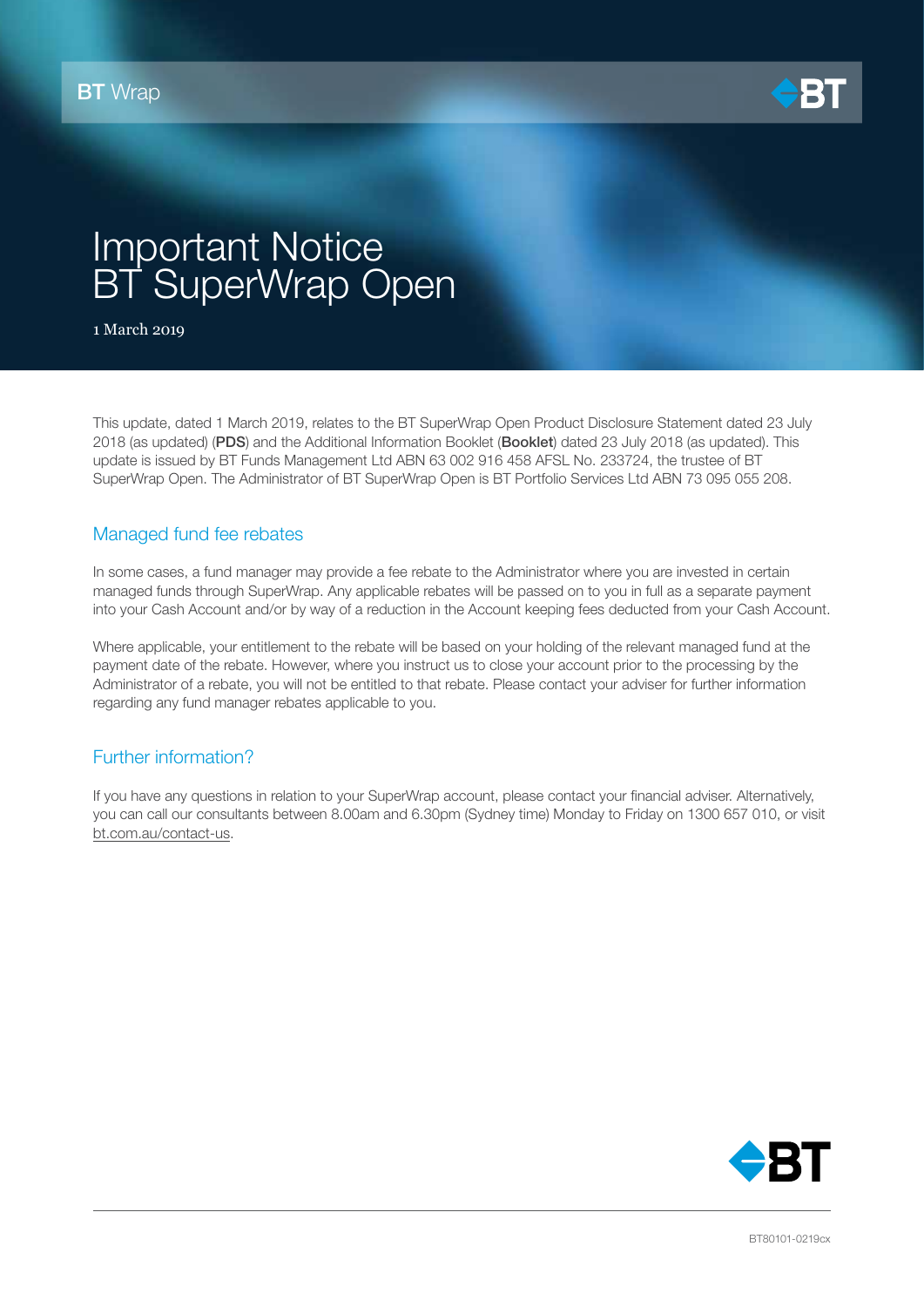

# BT SuperWrap Open

*Product Disclosure Statement BT SuperWrap Open Personal Super Plan BT SuperWrap Open Pension Plan* Dated 23 July 2018

The administrator of BT SuperWrap Open is BT Portfolio Services Ltd ABN 73 095 055 208. The issuer of BT SuperWrap Open is BT Funds Management Limited ABN 63 002 916 458 Level 18, 275 Kent Street, Sydney NSW 2000 Phone: 1300 657 010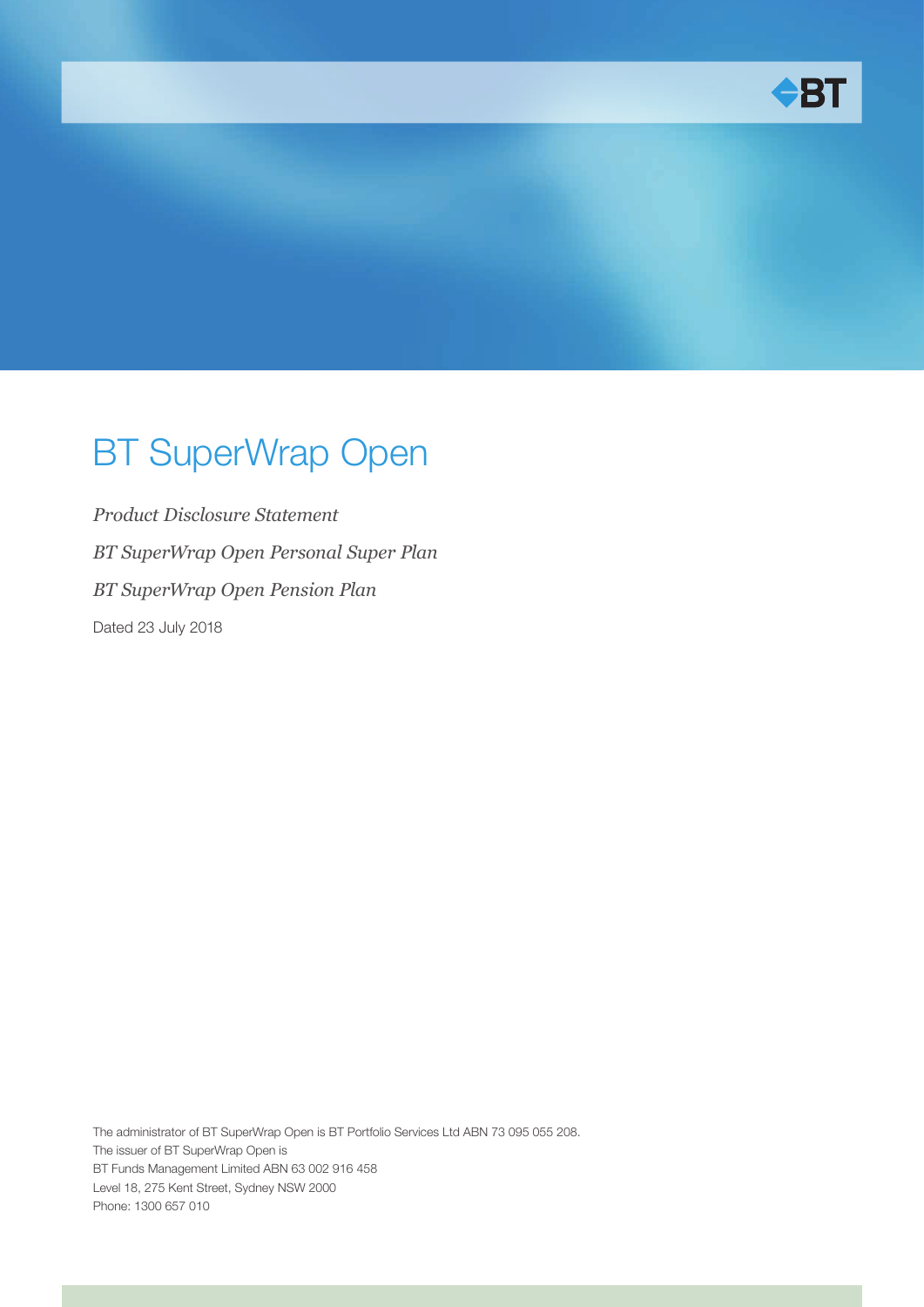### About the PDS

This is the Product Disclosure Statement (PDS) for the SuperWrap Personal Super Plan and the SuperWrap Pension Plan.

You'll find more detailed information on particular topics in the Additional Information Booklet (Booklet). This is referred to by this symbol  $(i)$  throughout this PDS. Sometimes we will also refer you to a particular section heading in the Booklet.

Information about the investments available within SuperWrap is contained in the Investment Options Booklet. Information about insurance cover available within the SuperWrap Personal Super Plan is set out in the BT Protection Plans Product Disclosure Statement and Policy Document (BT Protection Plans PDS).

Before applying for SuperWrap Personal Super Plan or SuperWrap Pension Plan, it is important that you read the following documents.

| Documents you should read |                              |  |
|---------------------------|------------------------------|--|
| SuperWrap PDS             | - PDS (this document)        |  |
|                           | - Booklet                    |  |
| Along with the            | - Investment Options Booklet |  |
| following documents       | $-$ BT Protection Plans PDS  |  |

The Booklet, the Investment Options Booklet and the BT Protection Plans PDS are available for free from your adviser, at <superwrap.com.au/superwrap>or by contacting us.

#### About SuperWrap

SuperWrap refers to the BT SuperWrap Open Personal Super Plan (Personal Super Plan) and the BT SuperWrap Open Pension Plan (Pension Plan). SuperWrap is part of the super fund known as Retirement Wrap ABN 39 827 542 991 (RSE1001327). The Personal Super Plan and the Pension Plan are sub-plans of the SuperWrap Plan within Retirement Wrap.

For more information on the legal structure of SuperWrap, see the 'Important information' section of the Booklet.

#### About the Trustee

The trustee of Retirement Wrap and issuer of SuperWrap is BT Funds Management Limited ABN 63 002 916 458 (BTFM, we, us, Trustee).

#### About the Administrator

BT Portfolio Services Ltd ABN 73 095 055 208 (the Administrator), the administrator of SuperWrap, provides the transaction and administration systems behind SuperWrap.

#### General Advice Warning

The information in this PDS is general information only and does not take into account your individual objectives, financial situation or needs. Consequently, before acting on the information, you should consider whether it is appropriate for you in light of your objectives, financial situation and needs. To obtain advice or more information about the products offered in this PDS, you should speak to an Australian financial services licensee or an authorised representative. Before making a decision about whether to acquire or continue to hold a product, you should obtain and consider the applicable product disclosure document.

#### Updated information

The Trustee may change the terms and conditions of SuperWrap. Information in the PDS that is not materially adverse to your interests is subject to change from time to time and may be updated by notice to your adviser or by updating the online internet service, <investorwrap.com.au>. Updated information may be obtained from [investorwrap.com.au,](investorwrap.com.au) your adviser, or a SuperWrap consultant on 1300 657 010 from 8.00am to 6.30pm, Monday to Friday (Sydney time). A paper copy of any updated information will be given to you without charge on request.

#### **Eligibility**

SuperWrap is only available to investors who receive the PDS in Australia and have an Australian licensed or authorised adviser who is registered to distribute SuperWrap. The Trustee and the Administrator may at their discretion refuse to accept applications from particular persons or classes of persons. You must have a relationship with an authorised adviser in order to start using SuperWrap. If the relationship ends, the terms and conditions applicable to your account may change, including being charged higher fees. Refer to 'What will happen if you no longer have an authorised adviser?' in the 'Fees and other costs' section of this PDS for further information.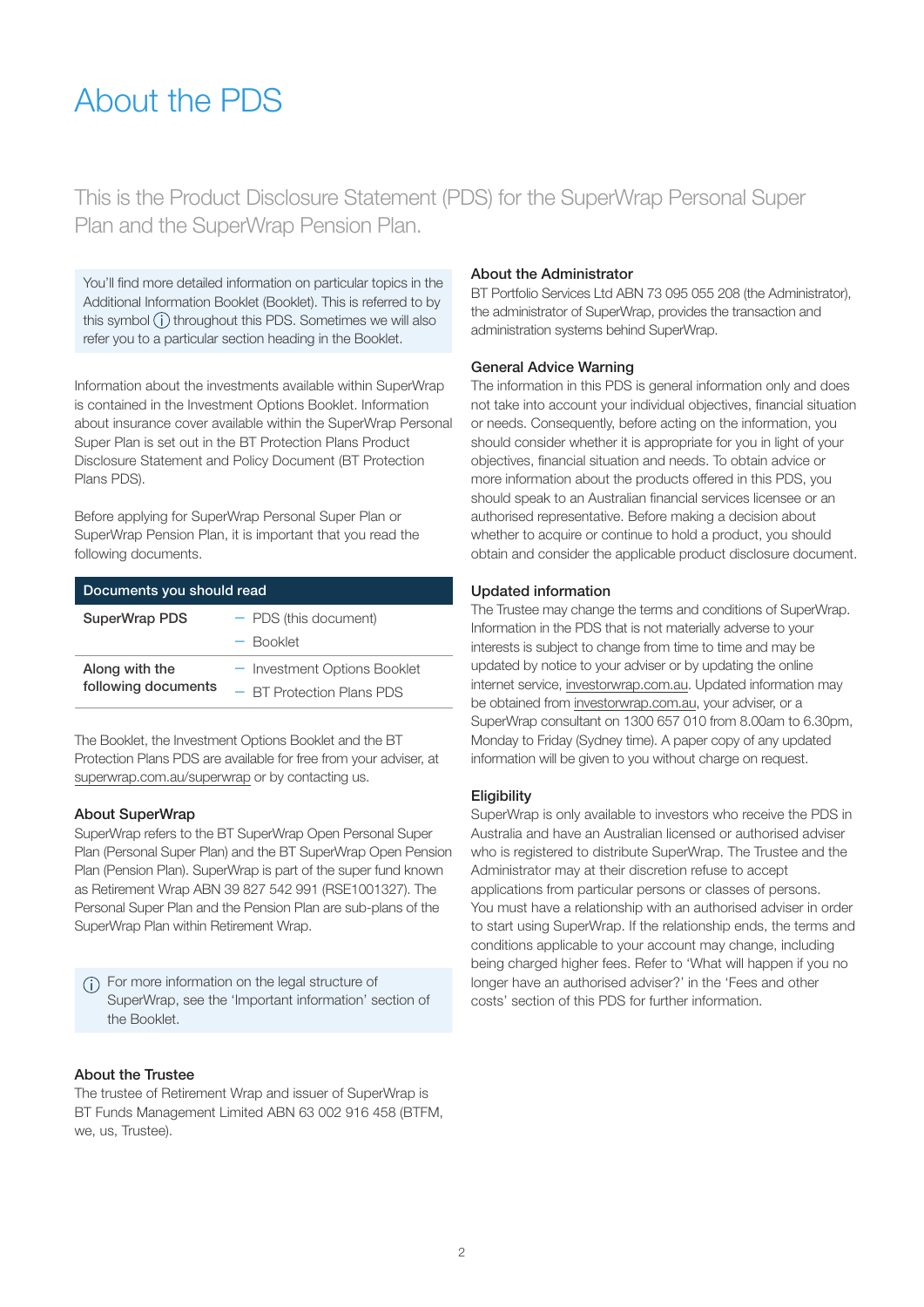#### **Contents**

| <b>SuperWrap overview</b>    |    |
|------------------------------|----|
| How super works              | 7  |
| <b>How super is taxed</b>    |    |
| <b>Benefits and features</b> | 9  |
| <b>Risks of super</b>        | 14 |
| <b>Fees and costs</b>        | 15 |
| <b>Communications</b>        | 24 |
| <b>Contact information</b>   | 25 |
| <b>Next steps</b>            |    |

#### Australian Financial Services Licences

The Australian Financial Services Licence (AFSL) numbers of the AFSL holders identified in this PDS are as set out in the following table.

| <b>AFSL Holder</b>                 | <b>AFSL number</b> |
|------------------------------------|--------------------|
| <b>BT Funds Management Limited</b> | 233724             |
| <b>BT Portfolio Services Ltd</b>   | 233715             |
| <b>Westpac Banking Corporation</b> | 233714             |

#### Investment in SuperWrap

The Trustee and the Administrator are subsidiaries of Westpac Banking Corporation ABN 33 007 457 141 AFSL 233714 (Westpac). Apart from any interest investors may have in underlying bank accounts held at Westpac through their

SuperWrap Cash Account or Westpac securities acquired through SuperWrap, an investment in SuperWrap is not an investment in, deposit with, or any other liability of Westpac or any other company in the Westpac Group. Investments in SuperWrap are subject to investment risk, including possible delays in payment of withdrawal proceeds and income payments, and loss of principal invested. None of the Trustee, Westpac or any other company in the Westpac Group stands behind or otherwise guarantees the capital value or investment performance of Retirement Wrap or any investments in SuperWrap.

#### Consent to be named

The Administrator has given and not withdrawn its consent to the PDS containing information referable to it in the form and context in which that information appears. The Administrator has not issued or caused the issue of the PDS and is not responsible for any other statements in the PDS which are not referable to it.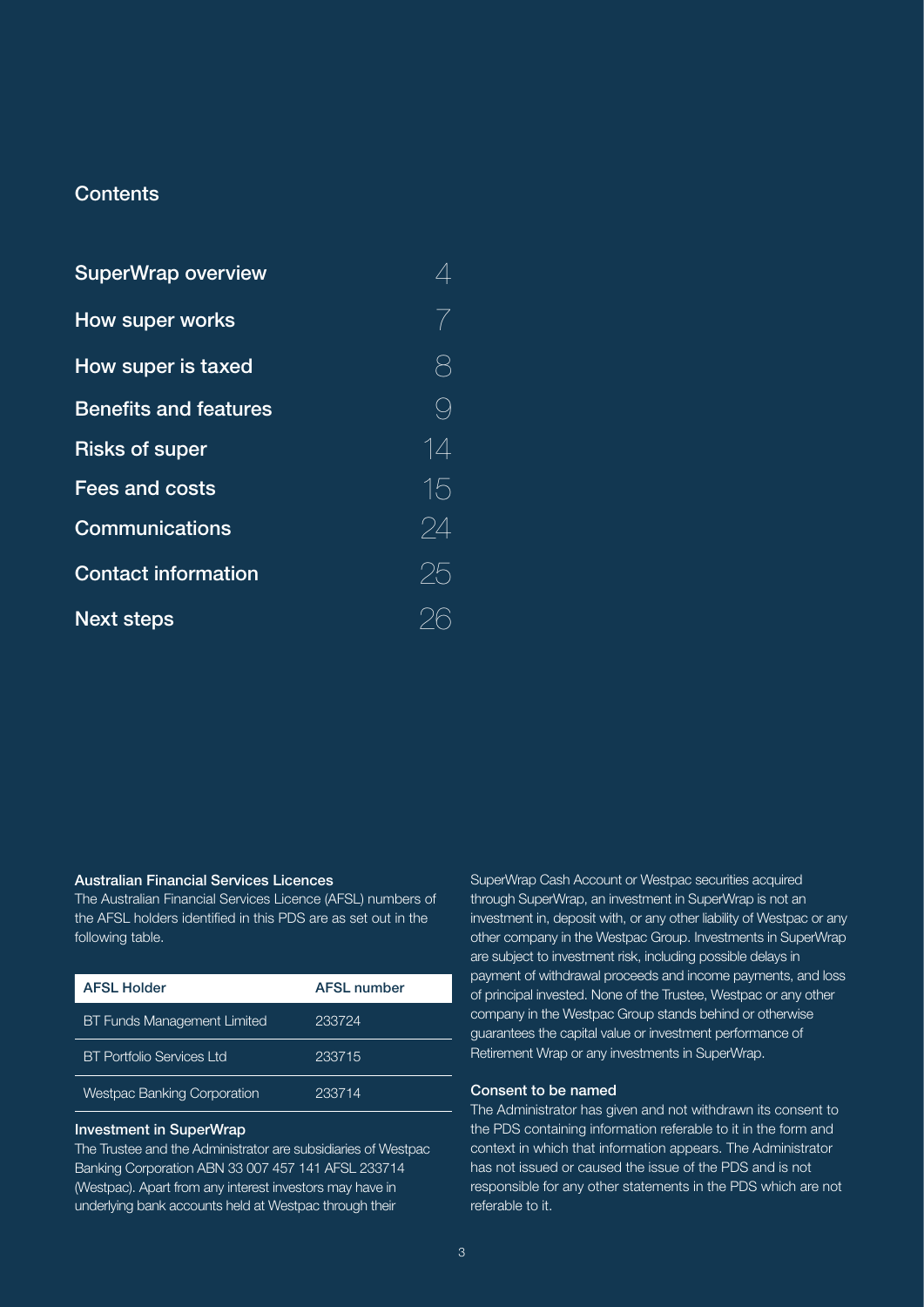## What is SuperWrap?

SuperWrap incorporates a superannuation investment service that 'wraps' around your investments – offering you a single point of access. It provides you with two super options.

Personal Super Plan – A flexible super plan providing you with access to insurance and a wide range of investments, allowing you to take control and plan for your lifestyle needs in retirement.

Pension Plan – A superannuation pension product that allows you to turn your super savings into a flexible income stream during your retirement or during your transition to retirement.

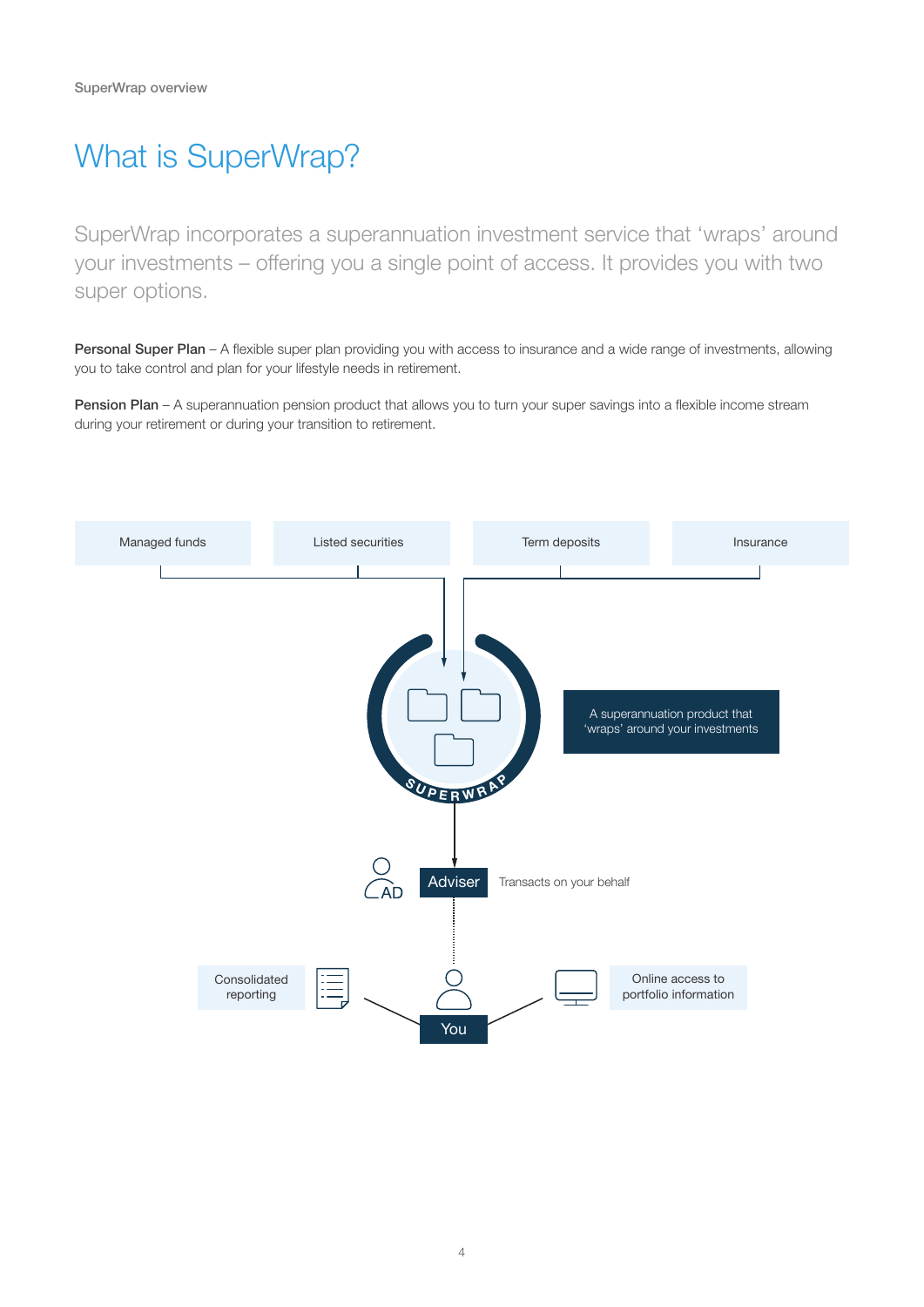### Who plays a part in SuperWrap?

| You                                                                                                                                                                                                                                                                                                                                                                                                                                                                                                                                                                                                                                                                                                     |
|---------------------------------------------------------------------------------------------------------------------------------------------------------------------------------------------------------------------------------------------------------------------------------------------------------------------------------------------------------------------------------------------------------------------------------------------------------------------------------------------------------------------------------------------------------------------------------------------------------------------------------------------------------------------------------------------------------|
| $-$ Once your application is accepted, you become a member of SuperWrap.<br>- You make the choices about which investments to include in your SuperWrap portfolio in conjunction with<br>your adviser.<br>- You can monitor the performance of your SuperWrap portfolio online and issue instructions through<br>your adviser.                                                                                                                                                                                                                                                                                                                                                                          |
| <b>The Trustee</b><br>The Trustee is responsible for managing SuperWrap, and holds the beneficial interest in the investments you and<br>your adviser have selected.                                                                                                                                                                                                                                                                                                                                                                                                                                                                                                                                    |
| <b>The Administrator</b><br>- The Administrator has been appointed by the Trustee to administer SuperWrap.<br>- The Administrator holds legal title to the investments for the benefit of the Trustee, maintains the underlying<br>systems and provides associated services.                                                                                                                                                                                                                                                                                                                                                                                                                            |
| Your adviser<br>We recommend speaking to your adviser before making any investment decisions.<br>Your adviser will:<br>- help you develop a personalised investment and retirement strategy and may advise you about making<br>changes to your portfolio over time<br>- based on your instructions, direct the Administrator to buy or sell investments for your portfolio<br>- monitor the performance of your investments and may provide you with regular status reports<br>$-$ receive information and reports on your behalf, to the extent permitted by law.<br>For information on what will happen if you no longer have an adviser, refer to the 'Fees and other costs' section of<br>this PDS. |
| <b>Fund managers</b><br>وامتسرنا امتوه وموجود ونائهم ومواجبه والمساحي والمستحدث والموادون والمستحدث والمستحدث والمستحدث والمستحدث والمستحدث                                                                                                                                                                                                                                                                                                                                                                                                                                                                                                                                                             |

Fund managers are responsible for the investment management and administration of specific managed funds you can select.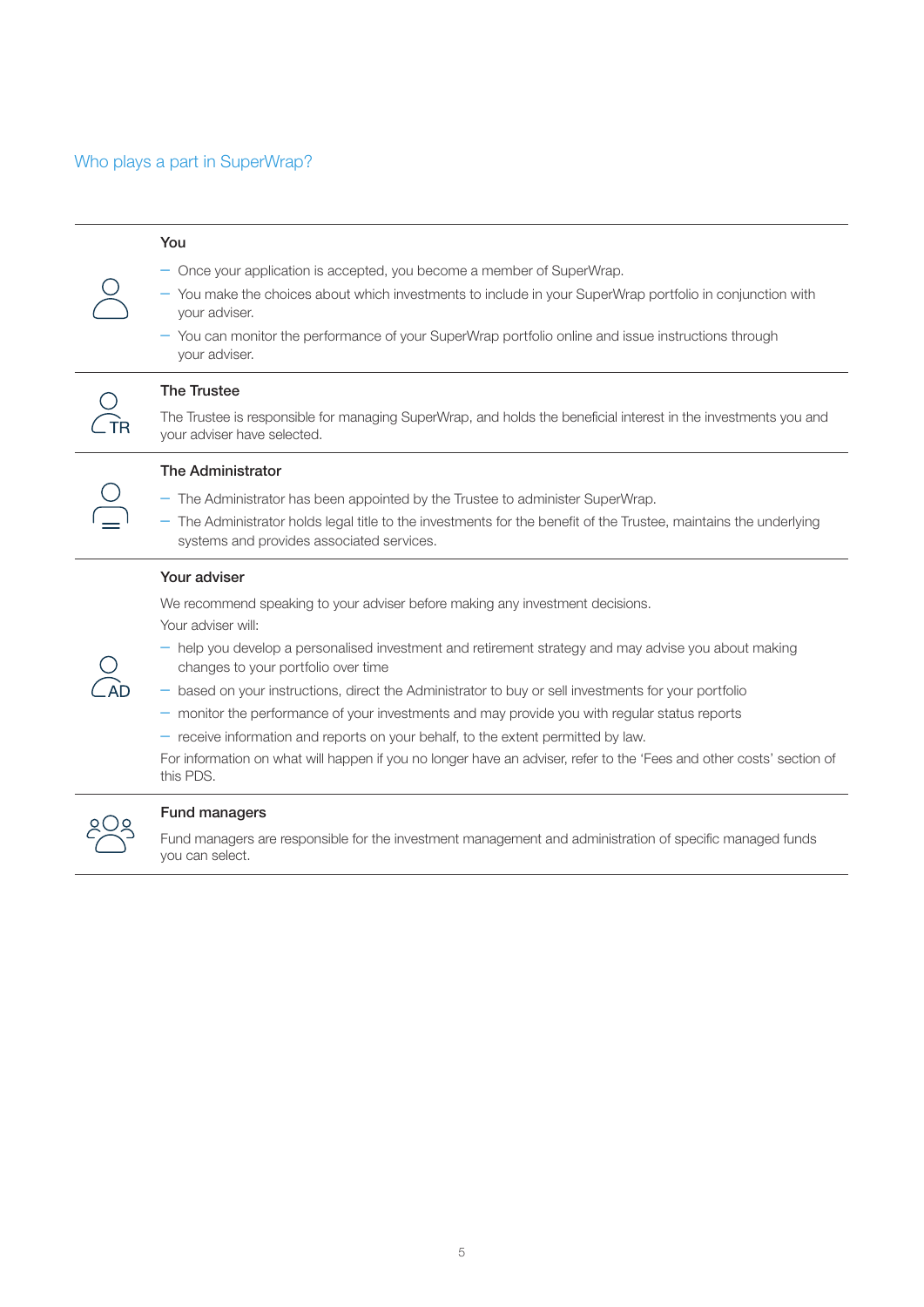## What are the top 5 benefits of using SuperWrap?

Ultimately, your adviser does all the hard work of developing your investment and retirement strategy and instructing the Administrator to undertake actions for you. SuperWrap helps make this job easier and more efficient by providing a central platform from which your adviser is able to monitor your super portfolio. Here we highlight the top 5 benefits to you.

#### Wide range of investments and features

SuperWrap offers you a single point of access to a wide range of investments – over 550 managed funds, term deposits and securities in the S&P/ASX 300, including shares and exchange-traded funds (ETFs). In addition, you can access a range of insurance benefits and options through the Personal Super Plan.

#### 2 Consolidated reporting and 24/7 access to your SuperWrap account information

SuperWrap combines all of your investment information and presents you with consolidated reports across all of your super investments. You can view your portfolio online at any time and, by providing your email address when completing your Application Form, you can receive your statements online as soon as they become available.

#### Cost savings

SuperWrap gives you access to a wide range of wholesale managed funds with management fees that are generally significantly lower than if you invest directly in retail funds. SuperWrap allows your adviser to actively monitor your investments and conduct transactions through one technology platform. The savings in administration time may result in less cost for you and allows your adviser to spend more valuable time developing your investment strategy.

#### Personal tailoring with a flexible platform

SuperWrap makes it easy to construct and monitor a diversified investment portfolio. Features such as the regular investment plan and rebalancing options allow you to implement a customised investment strategy which you can change over time. In addition, the:

- **Personal Super Plan** offers a regular contribution plan, making it easy to control the cash flows into your account
- Pension Plan allows you the flexibility to choose your income level (within statutory limits) and when you wish to receive payments.

4

3

Individualised tax treatment<br>Tax calculations are performed for<br>deductions and offsets that arise<br>information, including how tax has<br>transparency of entitlements such Tax calculations are performed for each individual account within SuperWrap, so you benefit from tax deductions and offsets that arise from the activity you undertake within your own account. Annual tax information, including how tax has been calculated, is displayed online for each account. This ensures full transparency of entitlements such as franking credits and deductions.

For more information on the benefits of using SuperWrap, see the 'Benefits and features' section of the Booklet and look for the heading 'Features of your investments'.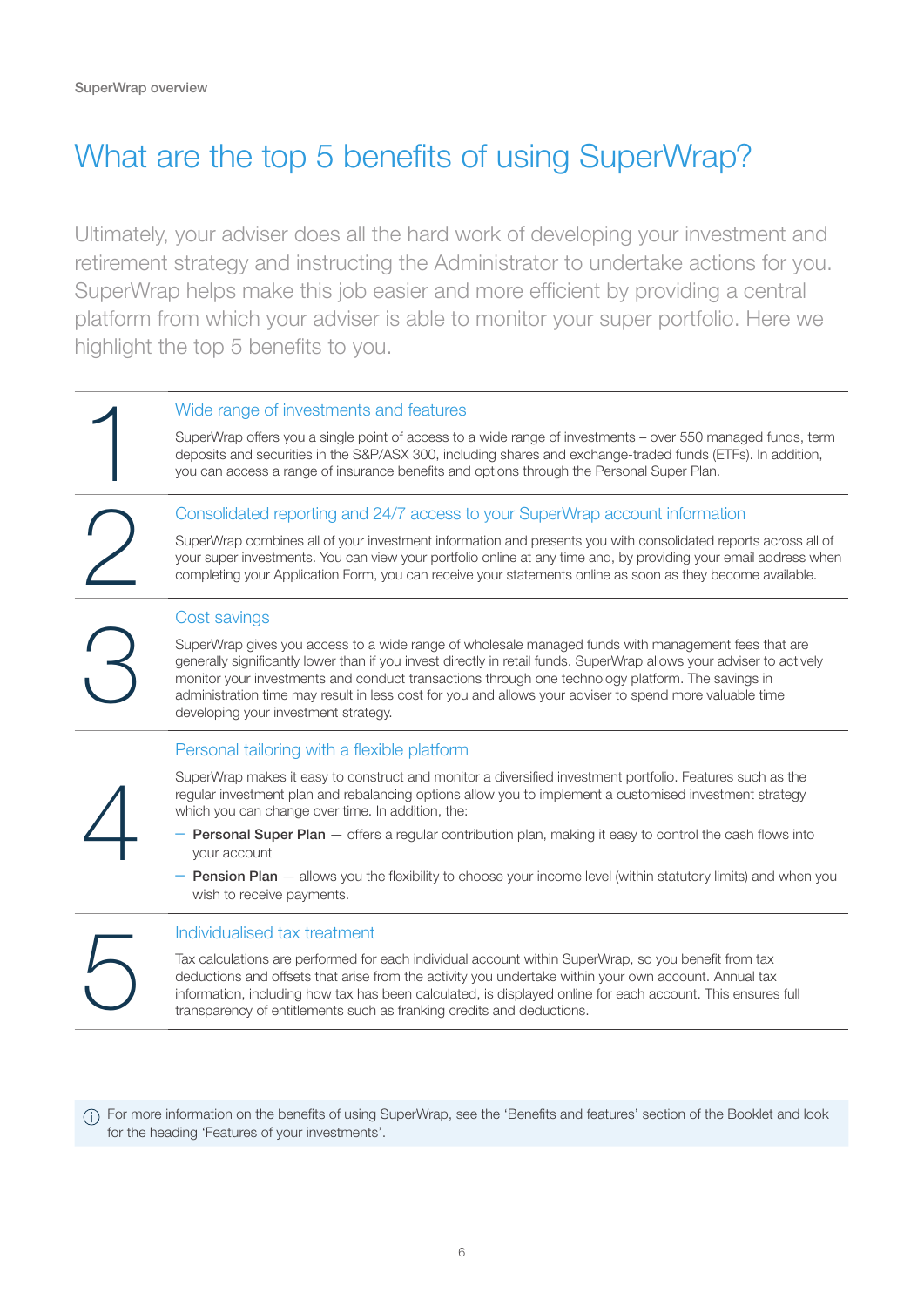### How super works

Super is a means of saving for retirement which is, in part, compulsory. It may be one of the biggest investments you will make in your life. Most Australians have the right to choose the fund into which their employer pays their super contributions. The Australian Government has provided tax savings and other benefits, which generally make super one of the best long-term investment vehicles.



#### Contributing to super

There are several types of contributions that can be made to super – for example, personal, spouse and employer contributions, as well as Government contributions. Generally, if you are under 65, all of these types of contributions can be accepted by your fund. Once you turn 65, some restrictions apply. Both before and after you turn 65, limits (known as 'caps') apply to the amount of most contributions that can be made to your super. If you exceed a cap, additional tax may be payable. You cannot add to your SuperWrap Pension Plan account once your pension has commenced, although you can start a new pension.

#### Withdrawals – accessing your super

There are restrictions on when you can withdraw your super. Generally, you cannot access your super until you have turned 65, or retired after reaching your preservation age (between 55 and 60, depending on your date of birth), or ceased employment after turning 60. In limited circumstances, your super can be accessed before you retire, if you meet a condition of release under superannuation law. For example, you may be able to access your super after reaching your preservation age through a non-commutable (transition to retirement) pension, even while still working.

For more information on contributing to super and accessing your super, see the 'How super works' section of the Booklet.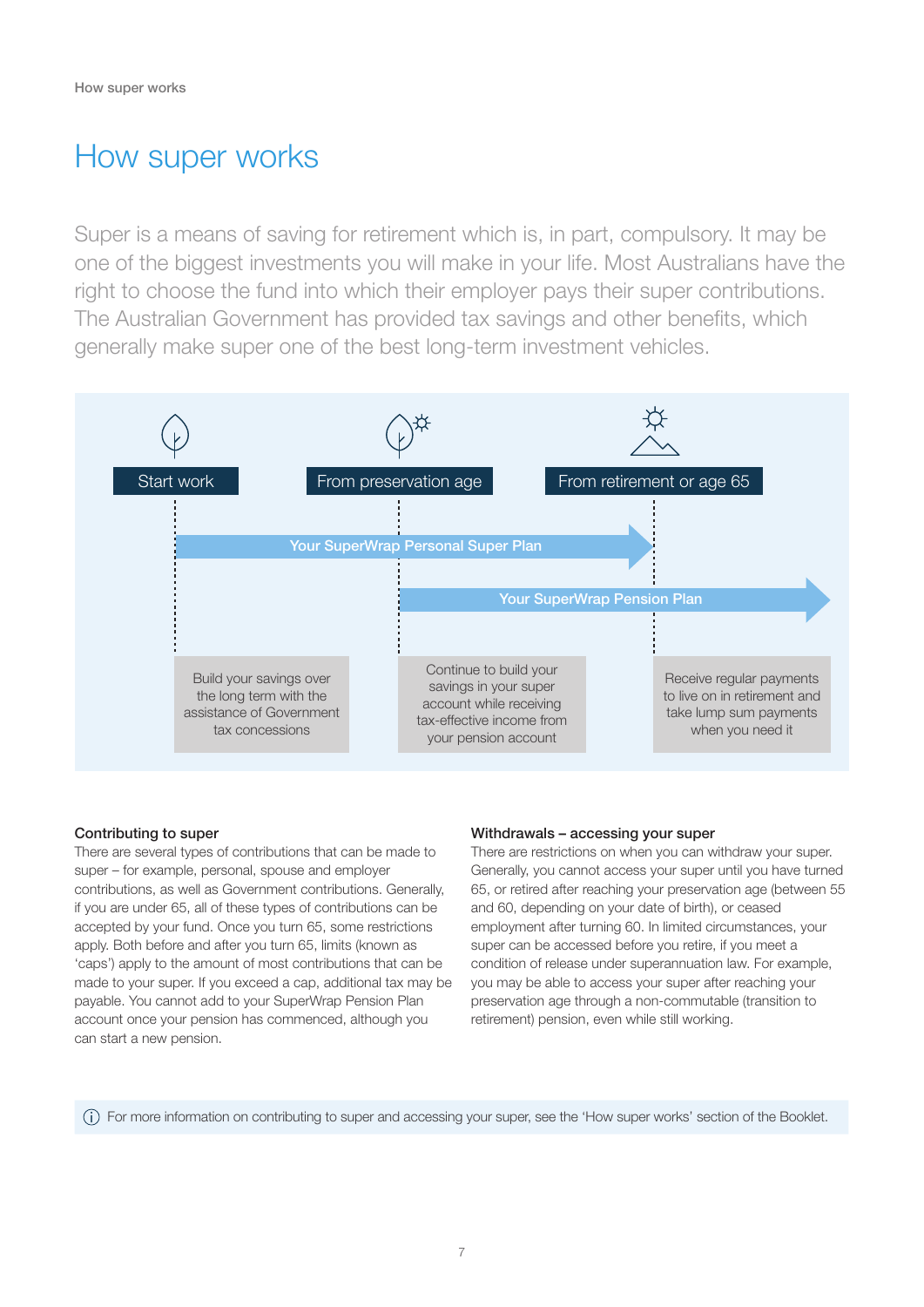1

### How super is taxed

There are generally three main taxes that apply to super.

#### Tax on contributions

Certain contributions, such as employer contributions, are taxed in SuperWrap at 15%. If you're classified as a high income earner, you may need to pay an additional 15% tax (Division 293 tax) on some or all of your contributions. If this applies to you, the ATO will notify you after the end of the financial year.

#### Tax on earnings

Investment income and capital gains in SuperWrap are generally:

- taxed at a maximum rate of 15% in the Personal Super Plan and the Noncommutable pension, but the actual rate may be lower
	- tax free in the Pension Plan (except for the Non-commutable pension).

#### Tax on your benefits

– Aged 60 plus – if you are at least 60 years old, your lump sum benefits or income payments from SuperWrap are tax free.

2

– Aged under 60 – see the table below.

| Tax treatment on payments to you before your 60th birthday |                                                                                                                                                                                                                                                                                                                                                                                                     |                                                                                                                                                                                                                                                                                                  |
|------------------------------------------------------------|-----------------------------------------------------------------------------------------------------------------------------------------------------------------------------------------------------------------------------------------------------------------------------------------------------------------------------------------------------------------------------------------------------|--------------------------------------------------------------------------------------------------------------------------------------------------------------------------------------------------------------------------------------------------------------------------------------------------|
|                                                            | Income payments                                                                                                                                                                                                                                                                                                                                                                                     | Lump sum withdrawals                                                                                                                                                                                                                                                                             |
| Tax-free<br>component                                      | Nil                                                                                                                                                                                                                                                                                                                                                                                                 | Nil                                                                                                                                                                                                                                                                                              |
| Taxable<br>component                                       | Generally, if you are under your preservation age,<br>payments are included in your assessable income and<br>taxed at your marginal rate.<br>If you have reached your preservation age, or you are any<br>age and you have commenced your pension because of<br>death or disability, payments are included in your<br>assessable income, and taxed at your marginal rate, less<br>a 15% tax offset. | If you are under your preservation<br>age, the tax rate is 20% (plus the<br>Medicare Levy).<br>If you have reached your<br>preservation age but are under 60,<br>the benefit is tax free up to the low<br>rate cap amount <sup>1</sup> , then a rate of 15%<br>(plus the Medicare Levy) applies. |

1 The low rate cap (or lifetime limit) may change from time to time. Up to date information is available at<www.ato.gov.au>.

#### How tax amounts due are paid

Tax on employer contributions and investment income is deducted quarterly in arrears at the SuperWrap PAYG withholding rate (this rate is reviewed quarterly, and is generally equal to 15% or less). A final tax calculation is prepared annually taking into account all contributions, income and deductions on your account.

Any balance or refund will be deducted or credited annually, once we've finalised the Fund's tax return, on closure of your account or before you commence a pension.

If tax is payable on other contributions, it is deducted at a rate of 15% on receipt of the contribution, or on receipt of a 'Notice of intent to claim or vary a deduction for personal super contributions' (Personal Tax Deduction Notice).

We may deduct tax at a higher rate if required to do so by changes in the tax laws.

It is not an offence if you choose not to provide your tax file number (TFN) when you invest in SuperWrap. However, if you do not provide your TFN, we will not accept any contributions, rollovers or transfers into your account. Also, if the TFN provided for you is incorrect and you are under age 60, we will be required to withhold tax at the top marginal tax rate (plus Medicare Levy), from payments to you from your account (including, if applicable, pension payments).

For more information on how super is taxed, see the  $\bigcap$ 'How super is taxed' section of the Booklet.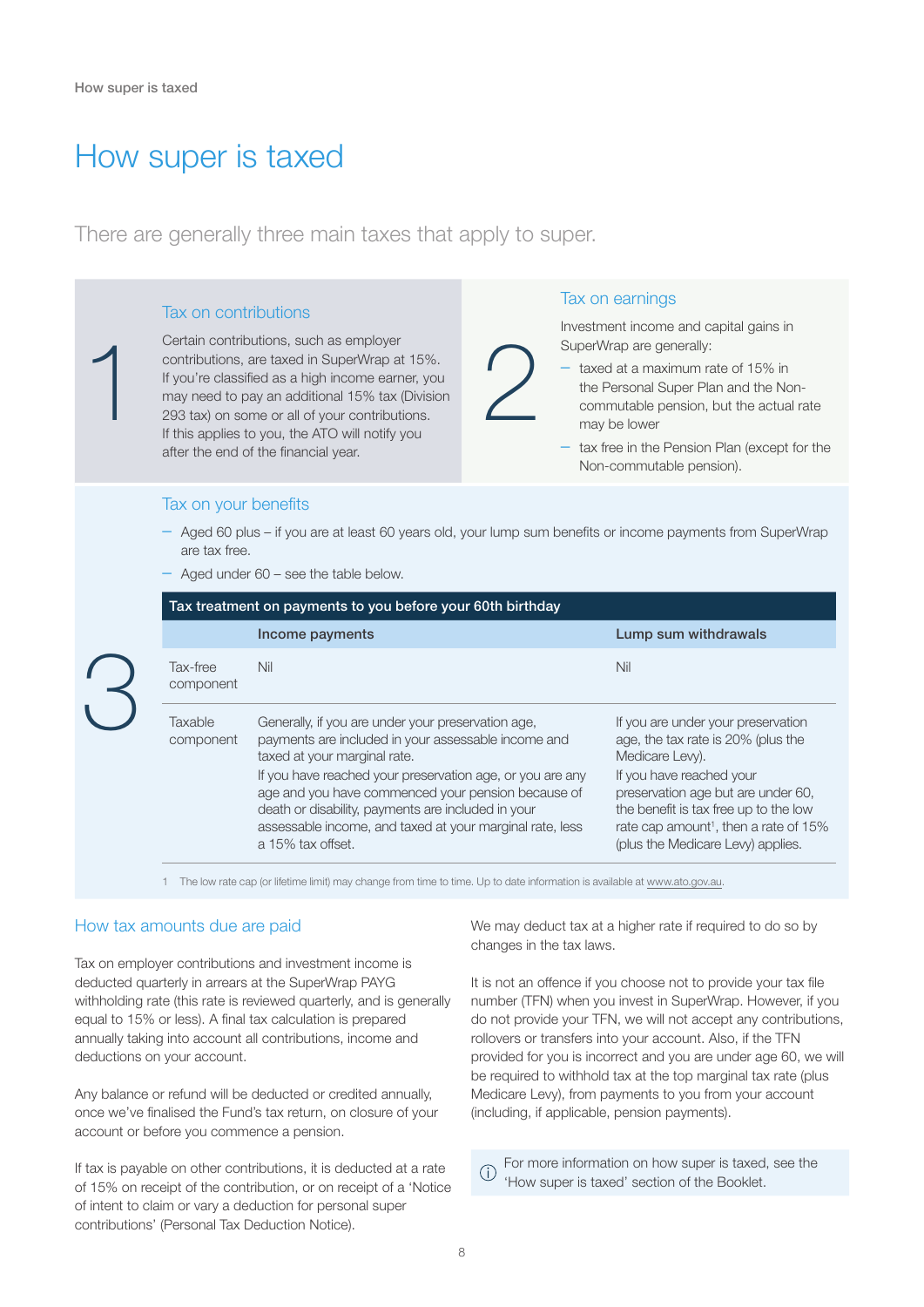## What can you do with SuperWrap?



#### 1. Invest in a wide range of investments

#### Managed funds

Through SuperWrap you have access to over 550 managed funds, encompassing most of Australia's leading fund managers. Your choice includes:

- diversified funds (eg growth, balanced)
- sector funds (eg Australian shares, international shares)
- specialist funds (eg alternative).

The accessible managed funds are specified in the Investment Options Booklet, which is available on request from your adviser free of charge.

#### Term deposits

A variety of term deposits are available in SuperWrap. The term deposits offer competitive rates and a wide selection of terms. The current terms and rates are available at <investorwrap.com.au> or from your adviser.

#### Listed securities

SuperWrap allows you access to securities in the S&P/ASX 300 including:

- direct shares
- listed property/investment trusts
- listed debt securities
- exchange-traded funds (ETFs)
- CHESS depositary interests (CDIs).

Other securities, including derivatives and those outside the S&P/ ASX 300, may be added or removed at the Trustee's discretion.

#### Unlisted investments (other than managed funds)

Unlisted investments may be offered at the discretion of the Trustee. Such investments may have fixed investment terms and may not be diversified. Unlisted investments may be illiquid, which means there may be times when you are not able to sell your investment.

Your adviser will inform you if you can access such investments and can provide you with the underlying disclosure documents.

For more information on managed funds, term deposits and unlisted investments (other than managed funds), see the 'Benefits and features' section of the Booklet and look for the heading 'Features of your investments'.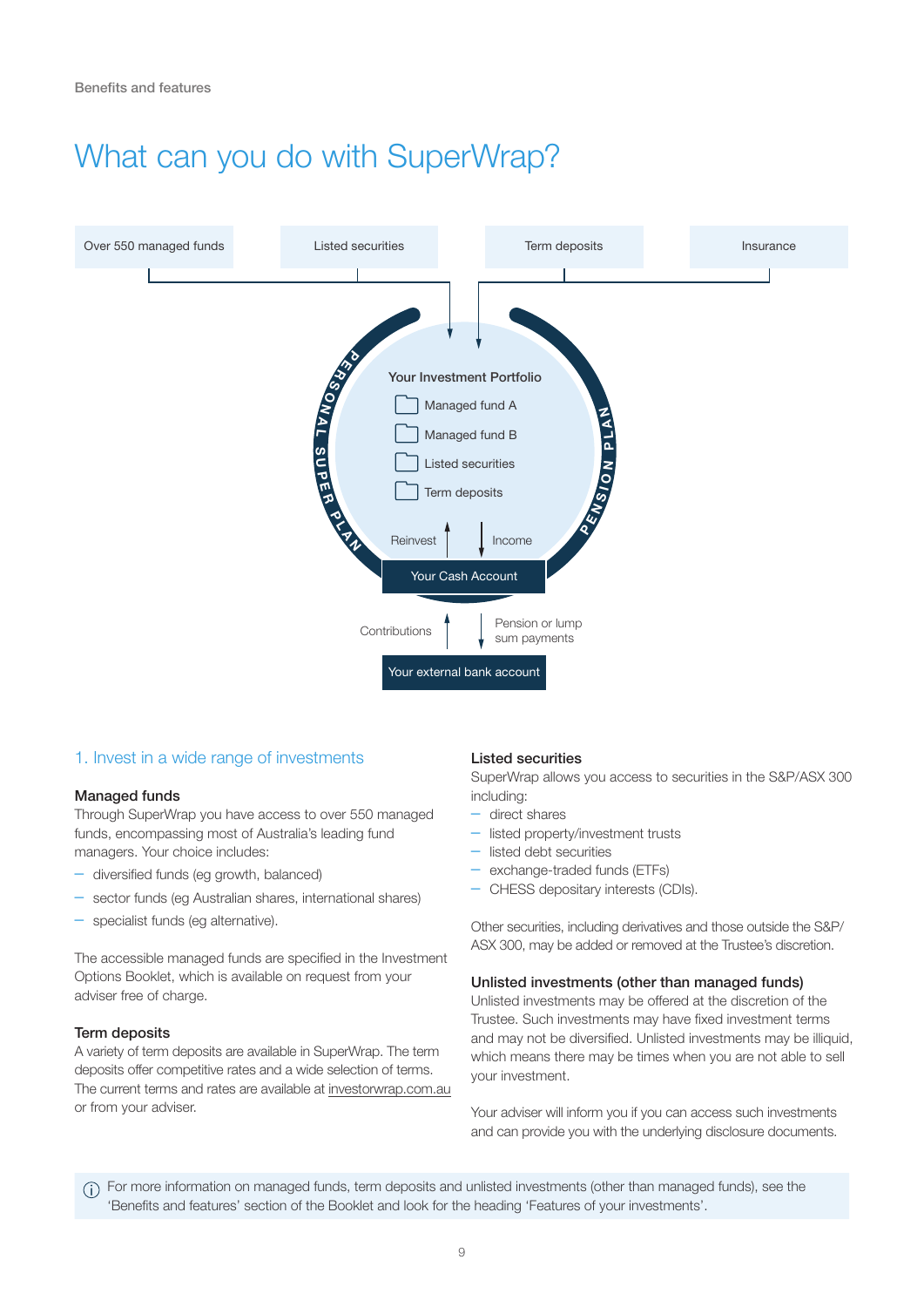#### Insurance

A comprehensive range of insurance cover is available through the SuperWrap Personal Super Plan.

| Type of cover                            | What does it cover?                                                                                                                                          |
|------------------------------------------|--------------------------------------------------------------------------------------------------------------------------------------------------------------|
| Term I ife                               | Pays a benefit in the event of death<br>or diagnosis of a terminal illness.                                                                                  |
| Total and Permanent<br>Disablement (TPD) | Pays a benefit if you are, depending<br>on the definition selected, unlikely to<br>work again, or suffer a loss of ability<br>due to a permanent disability. |
| Income Protection                        | Pays a monthly benefit to replace a<br>portion of your monthly earnings if<br>you're unable to work due to<br>sickness or injury.                            |

Benefits are paid into your SuperWrap account.

For more information about insurance and how it may help you, as well as the cost of cover, speak to your adviser and refer to the BT Protection Plans PDS.

#### 2. Receive consolidated reporting and access your SuperWrap account information 24/7

#### Reporting

SuperWrap offers consolidated reporting across your investments. You will receive an Annual Statement summarising your account activity. You will also have access to the Annual Report in the months following the end of the financial year.

#### Online platform

Information on your SuperWrap account is also available 24 hours a day, 7 days a week by visiting [investorwrap.com.au.](investorwrap.com.au) You can view your account balance, investment holdings and transactions.

#### eStatements

All statements, as well as additional guides, are available in the one convenient location online at<investorwrap.com.au>.

If you provide your email address when completing your Application Form, there's no need to wait for statements to arrive in the mail. Instead you will receive email notification as soon as they are available online.

#### 3. Manage your SuperWrap account easily and efficiently

#### Use the Cash Account for all SuperWrap transactions

When you join SuperWrap, a Cash Account is automatically established for you and acts as the main transaction account inside SuperWrap. The Cash Account is used to settle your managed fund, term deposit and listed security transactions. Interest accrues daily on your balance held in the Cash Account, and is credited to your account quarterly in arrears so your money is working for you even between investments. Interest on the Cash Account is calculated at a variable rate determined by the Administrator.

#### Transfer funds between your Cash Account and a nominated external bank account

Your Cash Account can be linked to an external bank account or credit union account for easy transfer of funds into and out of SuperWrap (subject to preservation laws). Contributions can also be made via BPAY®1 and Electronic Funds Transfer (EFT), and you can get access to an employer deposit book for employer contributions. Please note that contributions into your super account and benefit payments are subject to restrictions under superannuation laws.

If you have a Pension Plan, your regular pension payment will automatically be paid into your nominated bank account. You also have the choice of nominating a monthly, quarterly, half-yearly or yearly payment frequency.

#### Set up regular transaction plans

- Regular investment plan You can make regular investments into managed funds from your Cash Account, and so spread your investment over a number of periods, which may help reduce the impact of market volatility on your investments.
- **Regular contribution plan** You can make regular contributions from your nominated external bank account into your Cash Account in the SuperWrap Personal Super Plan.

#### Give us instructions relating to your portfolio

You can give us instructions relating to your portfolio through your adviser, including instructions to buy, sell or switch between investments.

(i) For more information on using the Cash Account, and transaction options, see the 'Benefits and features' section of the Booklet.

<sup>®</sup> Registered to BPAY Pty Limited ABN 69 079 137 518.

Payments by BPAY will generally not be processed until the next business day following the BPAY transaction request, provided that the request is made before your bank's cut-off time. Your bank can provide detailed terms and conditions in relation to BPAY to you. You cannot use your credit card to make BPAY contributions to SuperWrap.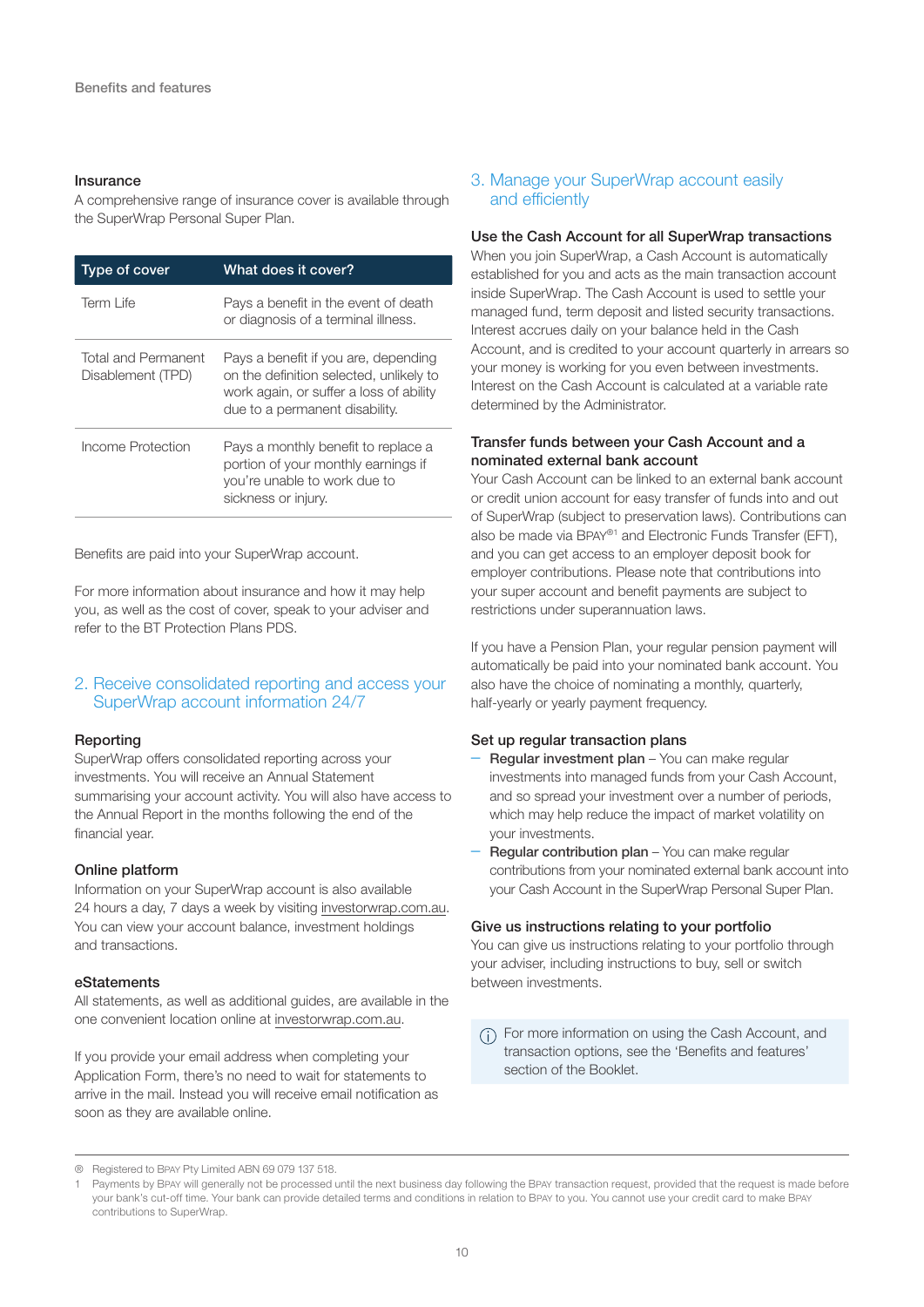#### 4. Personally tailor your portfolio with the flexible platform

#### Change the mix of your investment portfolio

Through your adviser you can switch between investments or add new investments to your portfolio.

#### Reinvest your distributions

You have the option to either reinvest the distributions from all or a selection of your managed funds (where permitted by the fund manager) or deposit them into your Cash Account.

The fund manager<sup>1</sup> will provide information regarding the available reinvestments for a particular fund. Please note that at the time your income is reinvested you may not have received the current disclosure document for that fund. However you can request a copy from the fund manager or your adviser.

#### Keep your investments aligned to your strategy

The Preferred Portfolio facility and Portfolio Service facility allow you and your adviser to establish and maintain a predetermined investment strategy through the rebalancing of your portfolio back to your desired settings.

These facilities enable all or part of your SuperWrap account to remain tailored to your investment needs.

For more information on the Preferred Portfolio facility and Portfolio Service facility, see the 'Benefits and features' section of the Booklet.

#### Smarter way to manage your tax

You and your adviser can view, prior to trading, the tax consequences of your investment decisions. Your adviser can provide you with more information about this feature.

#### 5. Easily consolidate existing super into your SuperWrap account

If you have existing super elsewhere, you can take full advantage of the benefits of a single superannuation platform and consolidated reporting by transferring your super into SuperWrap. You can transfer your super benefits in cash, or you may be able to transfer your assets from the other fund into SuperWrap (your adviser can tell you if your assets can be transferred).

Transfers of overseas retirement benefits, other than amounts from KiwiSaver accounts, may also be accepted subject to the laws in the country where the benefits are held and superannuation law. You should seek professional advice before initiating a transfer of overseas retirement benefits.

For more information on consolidating your accounts, see the 'Benefits and features' section of the Booklet and look for the heading 'Consolidating your accounts'.

1 The fund manager refers to the responsible entity of a particular fund.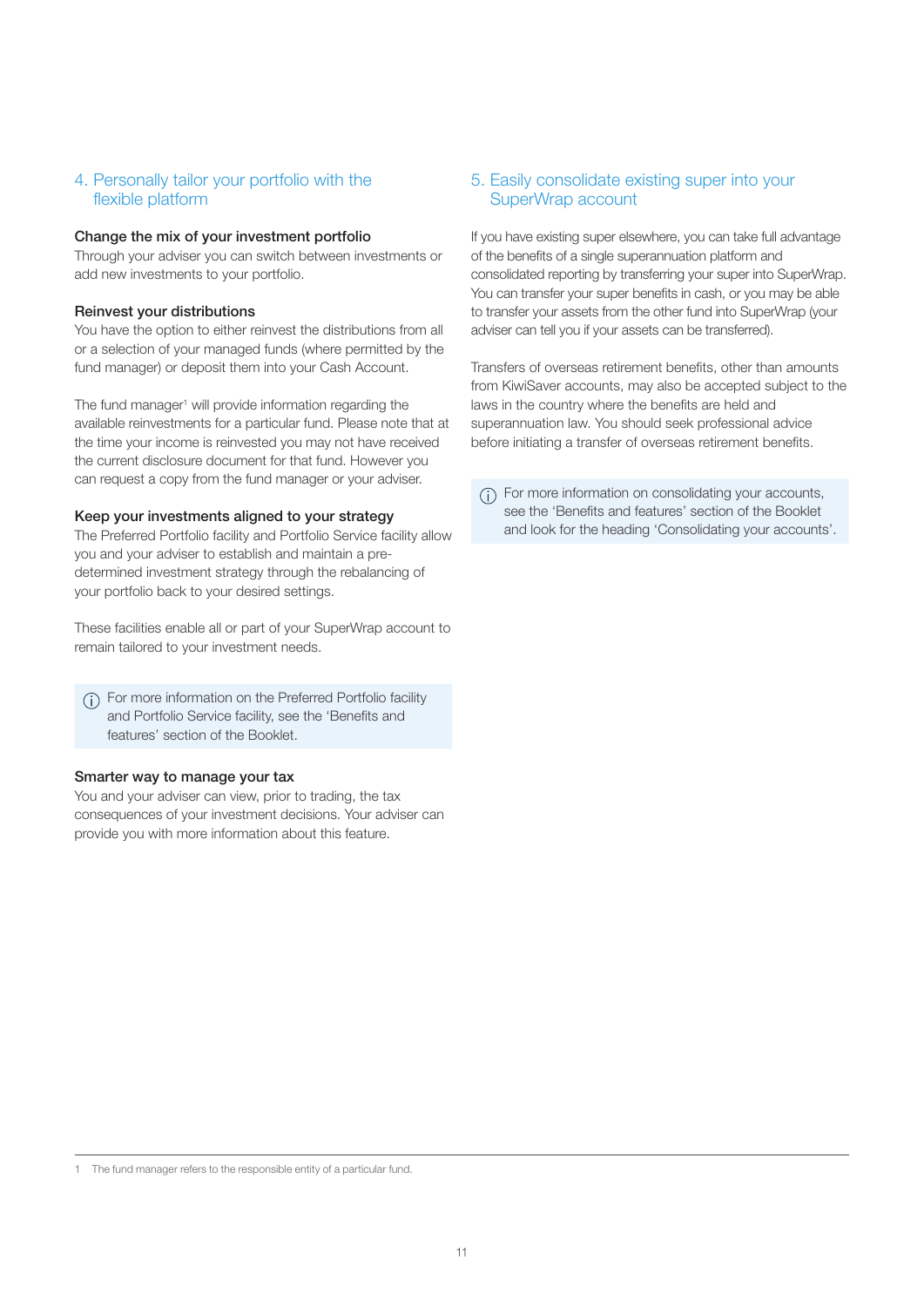# What are the main SuperWrap features?

| <b>Investments</b>                        |                                                                                                                                                                                                                                                                                                                                                                                   |
|-------------------------------------------|-----------------------------------------------------------------------------------------------------------------------------------------------------------------------------------------------------------------------------------------------------------------------------------------------------------------------------------------------------------------------------------|
| Managed funds                             | Access to over 550 managed funds.                                                                                                                                                                                                                                                                                                                                                 |
| Listed securities                         | SuperWrap allows you access to securities in the S&P/ASX 300 including:<br>$-$ direct shares<br>- listed property/investment trusts<br>$-$ listed debt securities<br>- exchange-traded funds (ETFs)<br>- CHESS depositary interests (CDIs).<br>Other securities, including derivatives and those outside the S&P/ASX 300, may be added or removed<br>at the Trustee's discretion. |
| Term deposits                             | Access to term deposits offering competitive interest rates and a wide range of terms.                                                                                                                                                                                                                                                                                            |
| Cash Account                              | Used to settle your transactions and earns interest.                                                                                                                                                                                                                                                                                                                              |
| <b>Protection options</b>                 |                                                                                                                                                                                                                                                                                                                                                                                   |
| Insurance <sup>1</sup>                    | A range of insurance benefits and options are available. See the BT Protection Plans PDS for<br>further details.                                                                                                                                                                                                                                                                  |
| Tailored portfolio options                |                                                                                                                                                                                                                                                                                                                                                                                   |
| Switching                                 | Switch between your managed funds at any time.                                                                                                                                                                                                                                                                                                                                    |
| Preferred Portfolio facility              | Allows you to maintain a predetermined managed funds investment strategy through<br>regular rebalancing.                                                                                                                                                                                                                                                                          |
| Portfolio Service facility                | The Portfolio Service facility allows for rebalancing of your investments in cash, managed funds and<br>listed securities in accordance with your pre-determined investment strategy.                                                                                                                                                                                             |
| Easy transaction options                  |                                                                                                                                                                                                                                                                                                                                                                                   |
| Nominated external<br>bank accounts       | <b>Personal Super Plan</b><br>Flexibility to link external bank or credit union accounts under your regular contribution plan, to<br>make one-off contributions by direct debit or to receive benefit payments from your Cash Account.                                                                                                                                            |
|                                           | <b>Pension Plan</b><br>Flexibility to nominate an external bank or credit union account to receive your income payments.                                                                                                                                                                                                                                                          |
| BPAY <sup>1</sup>                         | Personal, spouse and employer contributions can be made into your Cash Account using BPAY.                                                                                                                                                                                                                                                                                        |
| Direct debit <sup>1</sup>                 | Personal contributions from your nominated bank account may be arranged by your adviser online<br>provided you have linked your bank account to your Cash Account.                                                                                                                                                                                                                |
| EFT and deposit book <sup>1</sup>         | You can make personal contributions and your employer can make employer contributions into<br>your Cash Account via EFT. The details you need to use EFT will be provided to you when you join<br>SuperWrap.<br>Upon request, the Administrator can also supply an employer deposit book to your employer.                                                                        |
| Cheque Deposit                            | Personal, spouse and employer contributions can be made by mailing a cheque and a letter detailing<br>your name, investor number (if available), the amount you wish to invest and contribution type.                                                                                                                                                                             |
| <b>Regular transaction options</b>        |                                                                                                                                                                                                                                                                                                                                                                                   |
| Regular contribution<br>plan <sup>1</sup> | Allows you, your spouse and/or your employer to contribute regularly from a nominated external bank<br>account into your Cash Account (no minimum applies).                                                                                                                                                                                                                       |
| Regular investment plan                   | Allows you to regularly invest from your Cash Account into your choice of managed funds<br>(no minimum applies).                                                                                                                                                                                                                                                                  |

1 Available for Personal Super Plan only.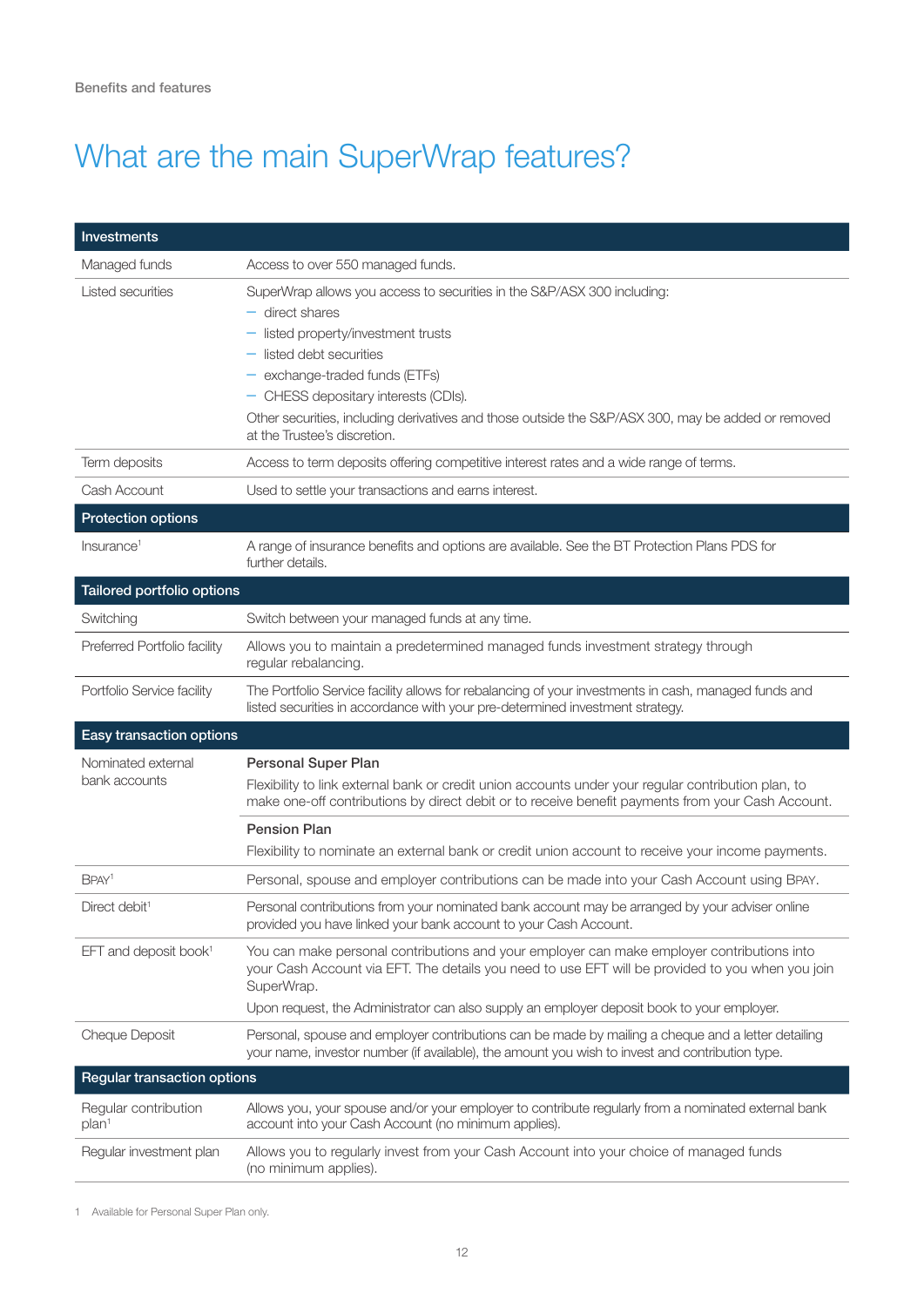| <b>Investment minimums</b>                    |                                                                                                                                                                                                                                                                                                          |
|-----------------------------------------------|----------------------------------------------------------------------------------------------------------------------------------------------------------------------------------------------------------------------------------------------------------------------------------------------------------|
| Minimum initial investment                    | <b>Personal Super Plan</b><br>\$50,000                                                                                                                                                                                                                                                                   |
|                                               | <b>Pension Plan</b><br>\$50,000                                                                                                                                                                                                                                                                          |
| Minimum additional<br>investment              | <b>Personal Super Plan</b><br>No minimum                                                                                                                                                                                                                                                                 |
|                                               | <b>Pension Plan</b><br>\$15,000 (a new account is required, which may be consolidated with an existing Pension<br>Plan account) <sup>2</sup> .                                                                                                                                                           |
| Minimum withdrawal                            | No minimum                                                                                                                                                                                                                                                                                               |
| Minimum investment per<br>managed fund        | No minimum                                                                                                                                                                                                                                                                                               |
| Minimum withdrawal per<br>managed fund        | No minimum                                                                                                                                                                                                                                                                                               |
| Minimum Cash<br>Account balance               | $$2,500^3$                                                                                                                                                                                                                                                                                               |
| Services provided                             |                                                                                                                                                                                                                                                                                                          |
| Consolidated reporting<br>and eStatements     | You will receive an Annual Statement after the end of the financial year. If you provide your email address<br>when completing your Application Form, there's no need to wait for statements to arrive in the mail.<br>Instead you will receive email notification as soon as they are available online. |
|                                               | An Annual Report for the SuperWrap Plan will also be made available online.                                                                                                                                                                                                                              |
| Internet access                               | Information on your account is available 24 hours a day, 7 days a week by visiting investorwrap.com.au.                                                                                                                                                                                                  |
| <b>Other features</b>                         |                                                                                                                                                                                                                                                                                                          |
| Smarter way to manage<br>your tax             | You and your adviser can view, prior to trading, the tax consequences of your investment decisions.                                                                                                                                                                                                      |
| Transfer your overseas<br>retirement benefits | You may be able to transfer your overseas retirement benefits, which may be accepted subject to<br>the laws in the country where the benefits are held and superannuation law. Refer to the Additional<br>Information Booklet for more information on overseas sourced transfers or benefits.            |
| Contributions splitting                       | You are able to split super contributions with your spouse as allowed under superannuation law.                                                                                                                                                                                                          |
| Death benefit<br>payment options <sup>4</sup> | You can nominate dependants under a non-lapsing or non-binding election, or you can select an<br>automatic reversionary pension under the Pension Plan.                                                                                                                                                  |
| Transfer your assets <sup>2</sup>             | Allows you to transfer approved investments, such as listed securities and managed funds into your<br>SuperWrap account (subject to certain requirements).                                                                                                                                               |

2 As this may have taxation and other implications, you should consult your adviser prior to making any decisions to consolidate or transfer assets.

3 This minimum balance requirement does not apply if you are a member of the Pension Plan and the total value of your pension account is below that minimum amount.

4 Refer to 'Death benefits' within the Booklet for further information.

For more information on the main SuperWrap features summarised above, see the 'Benefits and features' section of the Booklet.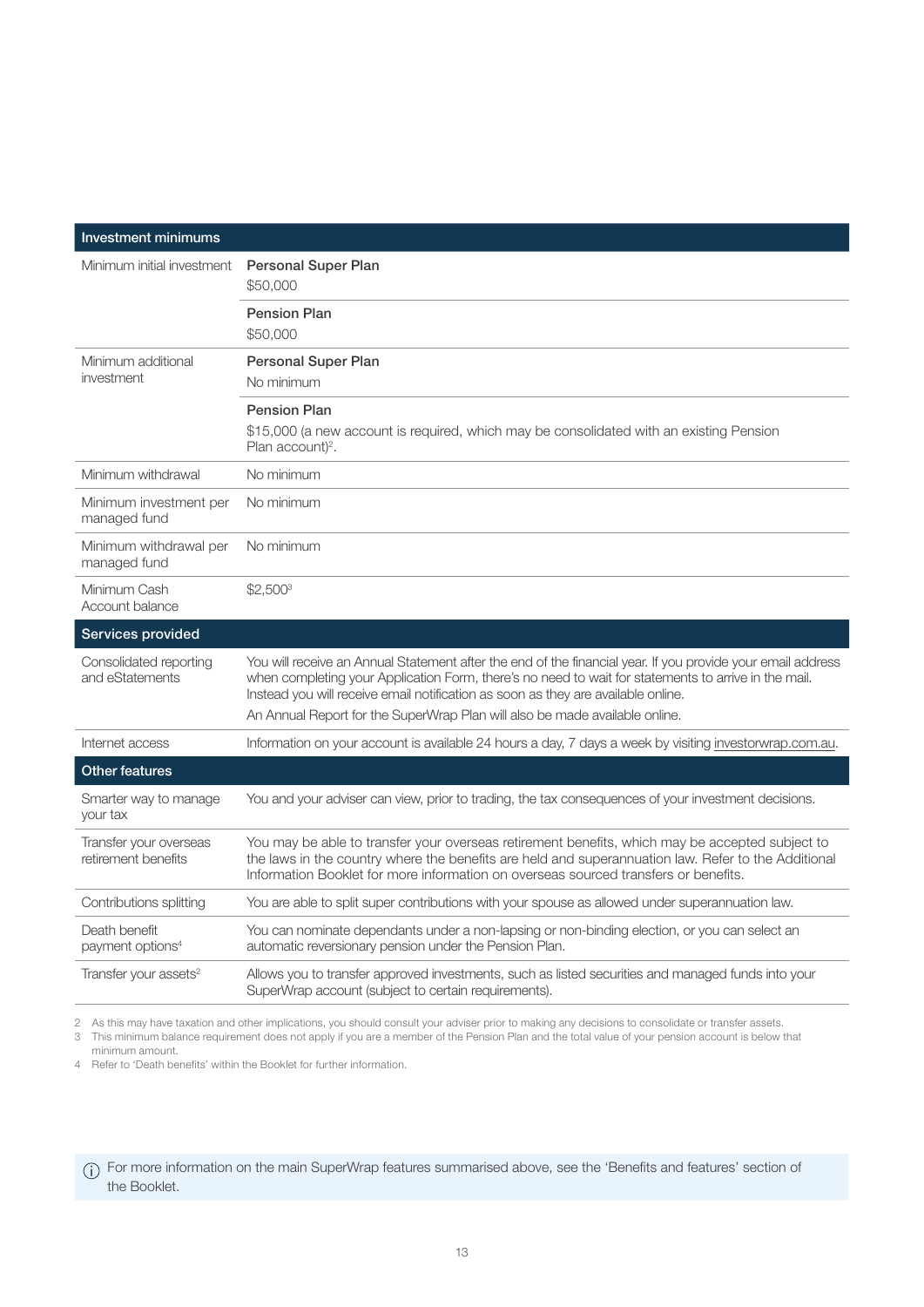### What are the risks?

It is important to note that all investments involve varying degrees of risk. Super funds invest in a range of asset classes – for example, cash, bonds, property and shares – that have different levels of risk, and offer a variety of investments, reflecting different weightings of these asset classes.

The likely investment return, and the level of risk of losing money (including loss of principal, capital and earnings), is different for each investment option depending on the underlying mix of assets. Generally, the higher the potential return of an investment over the longer term the greater the level of risk of loss in the shorter term.

When considering your investment in super, it is important to understand that:

- investments will fluctuate in value
- returns are not guaranteed and you may lose some or all of your money
- investment returns can be volatile and may vary. Past performance is not a reliable indicator of future performance
- laws affecting your super may change and
- the amount of your future super savings may not be enough to provide adequately for your retirement.

Risks associated with a particular investment could include (among other things) risks specific to that investment, market risk, currency risk, interest rate risk, derivatives and gearing risk, alternative investments risk, credit risk, liquidity risk and legal and regulatory risk.

The appropriate level of risk for you will depend on your age, investment timeframe, where other parts of your wealth are invested, and how comfortable you are at the possibility of losing some of your super in some years.

A crucial part of your relationship with your adviser is working out your own risk/return profile or how much risk you are prepared to take in order to generate the returns you want.

For more information on the risks of super and the Trustee's approach to labour standards or environmental, social or ethical considerations, see the 'Risks of super' section of the Booklet. For more information on the risks associated with each investment (including applicable standard risk ratings), refer to the Investment Options Booklet and any disclosure document for the investments.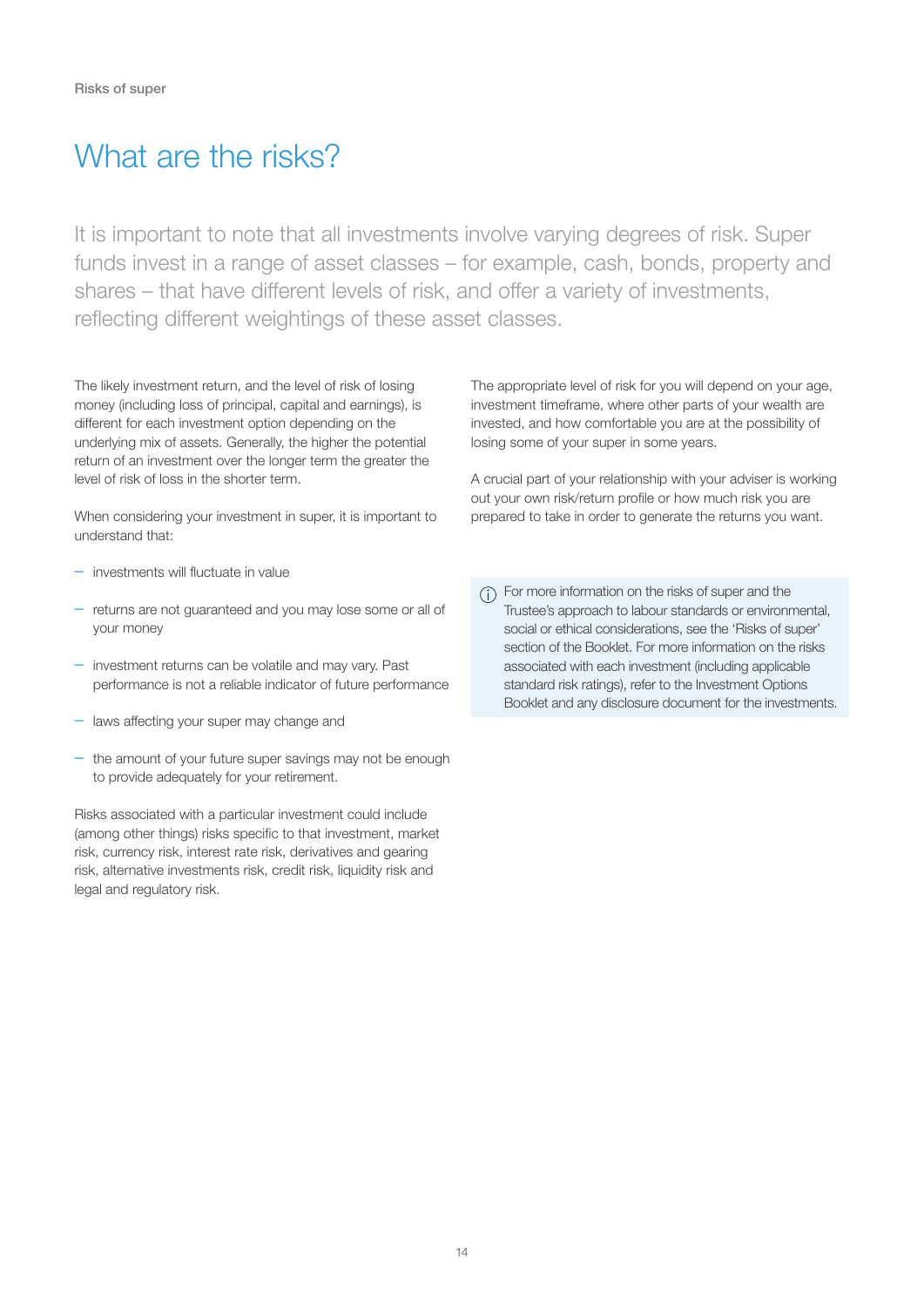### Fees and other costs

#### Did you know?

Small differences in both investment performance and fees and costs can have a substantial impact on your long term returns.

For example, total annual fees and costs of 2% of your account balance rather than 1% could reduce your final return by up to 20% over a 30 year period (for example, reduce it from \$100,000 to \$80,000).

You should consider whether features such as superior investment performance or the provision of better member services justify higher fees and costs.

You may be able to negotiate to pay lower fees. Ask the fund or your financial adviser.

#### To find out more

If you would like to find out more, or see the impact of the fees based on your own circumstances, the Australian Securities and Investments Commission (ASIC) website (<www.moneysmart.gov.au>) has a superannuation calculator to help you check out different fee options.

This document shows fees and other costs that you may be charged. These fees and other costs may be deducted from your money, from the returns on your investment or from the assets of the superannuation entity as a whole.

Other fees, such as activity fees, adviser fees for personal advice and insurance fees, may also be charged, but these will depend on the nature of the activity, advice or insurance chosen by you.

Taxes are set out in another part of this document. Insurance fees and other costs relating to insurance are set out in the BT Protection Plans PDS.

You should read all the information about fees and other costs because it is important to understand their impact on your investment.

The fees and other costs for each investment available within SuperWrap are set out in the Investment Options Booklet and the product disclosure statement for each investment. Also refer to the website, <investorwrap.com.au>, which will provide details of any changes to fees and other costs.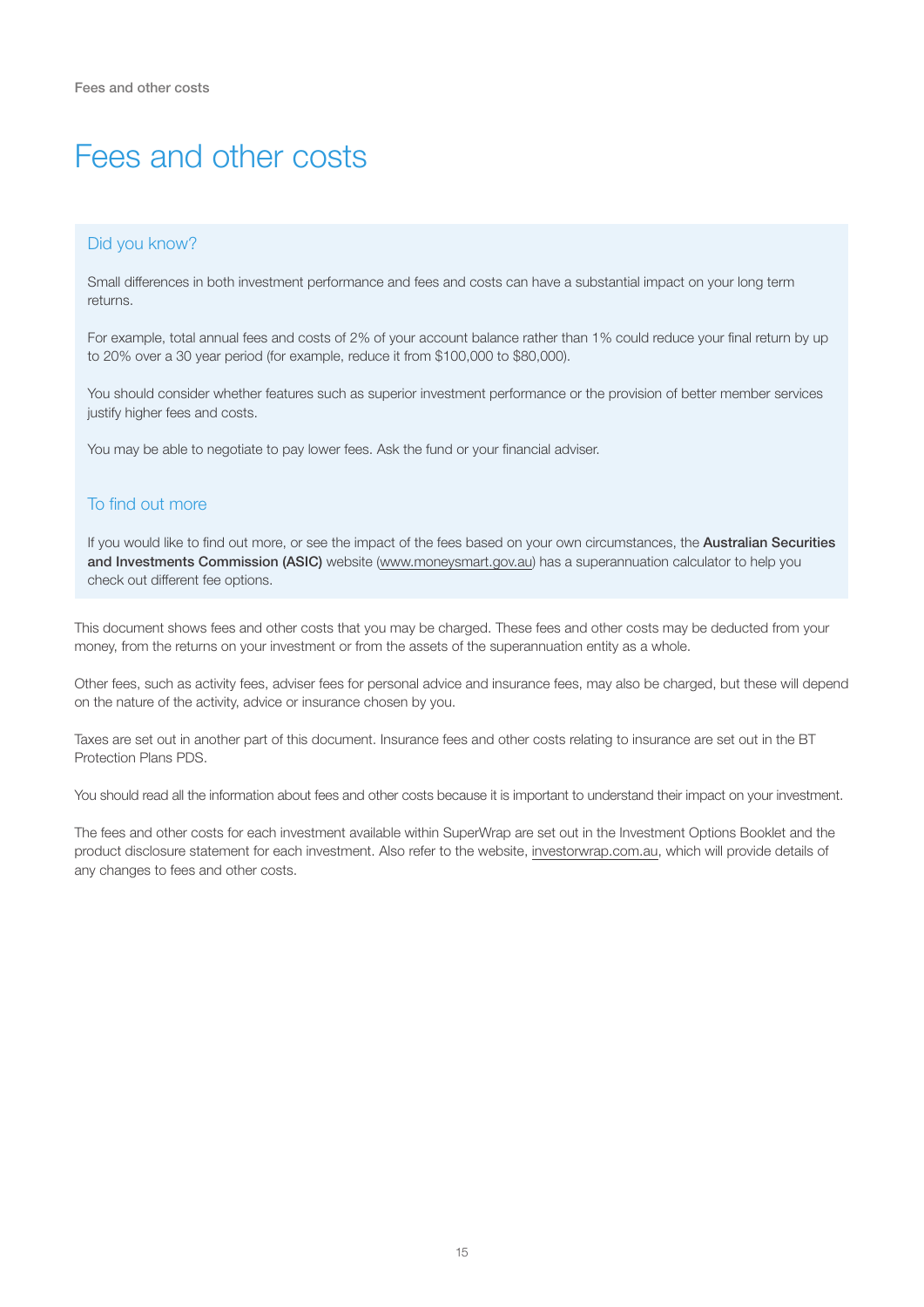#### Fees and other costs

The fees and other costs for this product are set out below.

| Fees and other costs table |                                                                                                                                                                                                                                                                                                                                                                                                                                                                                                                                                                                                         |            |                                                                                                                                                                                                                                                                                                                                                                                                                                                                                                                       |
|----------------------------|---------------------------------------------------------------------------------------------------------------------------------------------------------------------------------------------------------------------------------------------------------------------------------------------------------------------------------------------------------------------------------------------------------------------------------------------------------------------------------------------------------------------------------------------------------------------------------------------------------|------------|-----------------------------------------------------------------------------------------------------------------------------------------------------------------------------------------------------------------------------------------------------------------------------------------------------------------------------------------------------------------------------------------------------------------------------------------------------------------------------------------------------------------------|
| Type of fee                | Amount                                                                                                                                                                                                                                                                                                                                                                                                                                                                                                                                                                                                  |            | How and when paid                                                                                                                                                                                                                                                                                                                                                                                                                                                                                                     |
| Investment fee             | Nil                                                                                                                                                                                                                                                                                                                                                                                                                                                                                                                                                                                                     |            | Not applicable<br>The Trustee does not charge an Investment fee.<br>However, fees and costs will apply in relation to<br>the underlying investments available through<br>SuperWrap. Refer to the 'Additional explanation<br>of fees and costs' section in the Booklet for<br>further details.                                                                                                                                                                                                                         |
|                            | Administration fee 1. Account keeping fee (fixed amount)<br>\$540 pa                                                                                                                                                                                                                                                                                                                                                                                                                                                                                                                                    |            | The Account keeping fee (fixed amount) is<br>calculated on a daily basis and deducted from<br>your Cash Account on a monthly basis in arrears.                                                                                                                                                                                                                                                                                                                                                                        |
|                            | 2. Account keeping fee (tiered amount)<br>A tiered percentage fee, which means that a<br>separate percentage applies to each tier of your<br>account balance. The fee rate reduces as your<br>balance reaches the higher tiers as detailed in the<br>table below.                                                                                                                                                                                                                                                                                                                                       |            | The Account keeping fee (tiered amount) is<br>calculated on the average of your opening and<br>closing account balance <sup>1</sup> for the month (or part of a<br>month where you exit SuperWrap) and includes the<br>amount held in your Cash Account.<br>The Account keeping fee (tiered amount) is                                                                                                                                                                                                                |
|                            | <b>Account balance</b>                                                                                                                                                                                                                                                                                                                                                                                                                                                                                                                                                                                  | Fee rate   | deducted from your Cash Account on a monthly<br>basis (or on closure of your account) in arrears.                                                                                                                                                                                                                                                                                                                                                                                                                     |
|                            | $$0 - $1,000,000$                                                                                                                                                                                                                                                                                                                                                                                                                                                                                                                                                                                       | $0.15%$ pa |                                                                                                                                                                                                                                                                                                                                                                                                                                                                                                                       |
|                            | Balance over \$1,000,000                                                                                                                                                                                                                                                                                                                                                                                                                                                                                                                                                                                | Nil        |                                                                                                                                                                                                                                                                                                                                                                                                                                                                                                                       |
|                            | 3. Issuer (Trustee) fee                                                                                                                                                                                                                                                                                                                                                                                                                                                                                                                                                                                 |            | Not applicable.                                                                                                                                                                                                                                                                                                                                                                                                                                                                                                       |
|                            | <b>Account balance</b>                                                                                                                                                                                                                                                                                                                                                                                                                                                                                                                                                                                  | Fee rate   |                                                                                                                                                                                                                                                                                                                                                                                                                                                                                                                       |
|                            | All balances                                                                                                                                                                                                                                                                                                                                                                                                                                                                                                                                                                                            | Nil        |                                                                                                                                                                                                                                                                                                                                                                                                                                                                                                                       |
|                            | 4. Expense recovery<br>Up to \$95 pa, plus 0.03% pa of your SuperWrap<br>account balance for expenses incurred in relation to<br>the Operational Risk Financial Requirement (ORFR).<br>Please refer to the Booklet for more information.<br>The exact amount deducted from your account will<br>be confirmed in your Annual Statement.<br>The Trustee has discretion in deciding whether to<br>pass on to members all or a portion of the actual<br>expenses properly incurred in each financial year by<br>the Trustee in operating your fund.<br>The Trustee intends to exercise its right to recover |            | Expense recovery is calculated based on the<br>expenses incurred and deducted from your Cash<br>Account at the time the expense is applied.<br>The ORFR component is calculated as a<br>percentage of your SuperWrap account balance,<br>including the amount held in your Cash Account.<br>It is calculated and deducted from your Cash<br>Account at the time the expense is applied.<br>Expense recovery is payable to the Trustee and<br>will not be passed on to your adviser or your<br>adviser's dealer group. |

1 Balances used in this calculation are based on the latest available prices at the time of calculation. Nil balances in the month of exit are excluded for the purposes of this calculation.

expenses in respect of costs that relate to your SuperWrap account which include government levies and complying with legislative and

prudential requirements.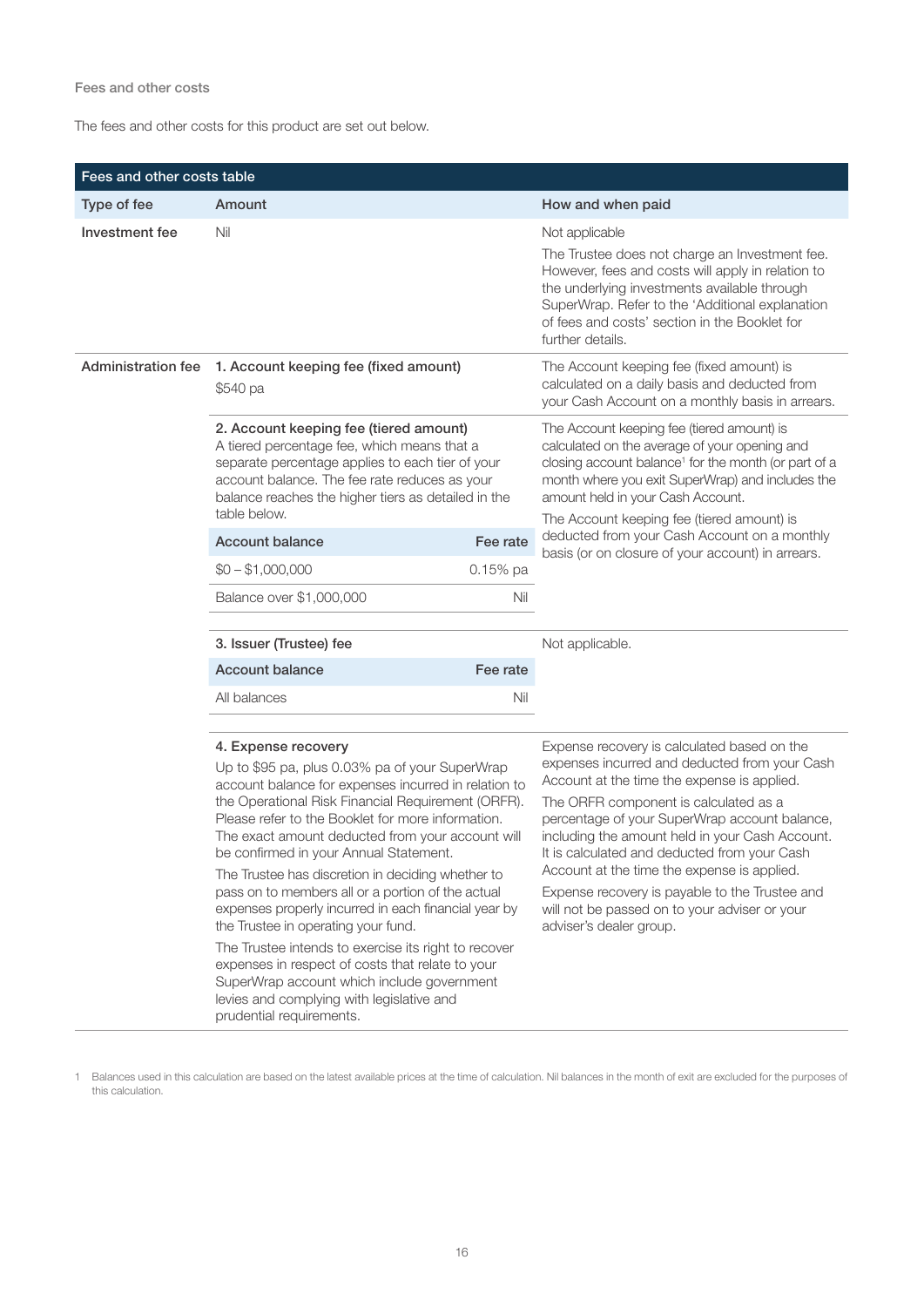| Fees and other costs table (continued)                                               |                                                                                                                                                                                                                                                                                                                                                                                    |                                                                                                                                                                                                                                                                                                                                                                                                            |  |
|--------------------------------------------------------------------------------------|------------------------------------------------------------------------------------------------------------------------------------------------------------------------------------------------------------------------------------------------------------------------------------------------------------------------------------------------------------------------------------|------------------------------------------------------------------------------------------------------------------------------------------------------------------------------------------------------------------------------------------------------------------------------------------------------------------------------------------------------------------------------------------------------------|--|
| Type of fee                                                                          | Amount                                                                                                                                                                                                                                                                                                                                                                             | How and when paid                                                                                                                                                                                                                                                                                                                                                                                          |  |
| Buy/sell spread                                                                      | Nil.<br>The Trustee does not charge a buy/sell spread.<br>However, a buy/sell spread may be charged by the<br>fund manager of a managed fund that you invest in.<br>The amount of any buy/sell spread will vary,<br>depending on the managed fund investments you<br>select. If you invest in listed securities, generally no<br>buy/sell spreads will apply to these investments. | For managed funds, the buy/sell spread is<br>charged by the fund manager of the underlying<br>investments on a buy or sell of units in those<br>funds. It is applied before the unit price is provided<br>to us.<br>The amount you pay for specific investments and<br>how it is paid is shown in the product disclosure<br>statement or other disclosure document(s) for<br>each underlying managed fund. |  |
|                                                                                      |                                                                                                                                                                                                                                                                                                                                                                                    | Refer to 'Buy/sell spread' under the<br>(i)<br>'Additional explanation of fees and costs'<br>section of the Booklet for further information.                                                                                                                                                                                                                                                               |  |
| Switching fee                                                                        | Nil                                                                                                                                                                                                                                                                                                                                                                                | Not applicable                                                                                                                                                                                                                                                                                                                                                                                             |  |
| Exit fee                                                                             | Nil                                                                                                                                                                                                                                                                                                                                                                                | Not applicable                                                                                                                                                                                                                                                                                                                                                                                             |  |
| Advice fees<br>relating to all<br>members investing<br>in a particular<br>investment | Nil                                                                                                                                                                                                                                                                                                                                                                                | Not applicable                                                                                                                                                                                                                                                                                                                                                                                             |  |
|                                                                                      |                                                                                                                                                                                                                                                                                                                                                                                    | The Trustee does not charge an Advice fee.<br>However, you may agree to pay adviser fees to<br>your adviser or your adviser's dealer group. Refer<br>to 'Adviser fees' within the 'Other fees and costs'<br>row below, and the 'Additional explanation of fees<br>and costs' section of this PDS for further details.                                                                                      |  |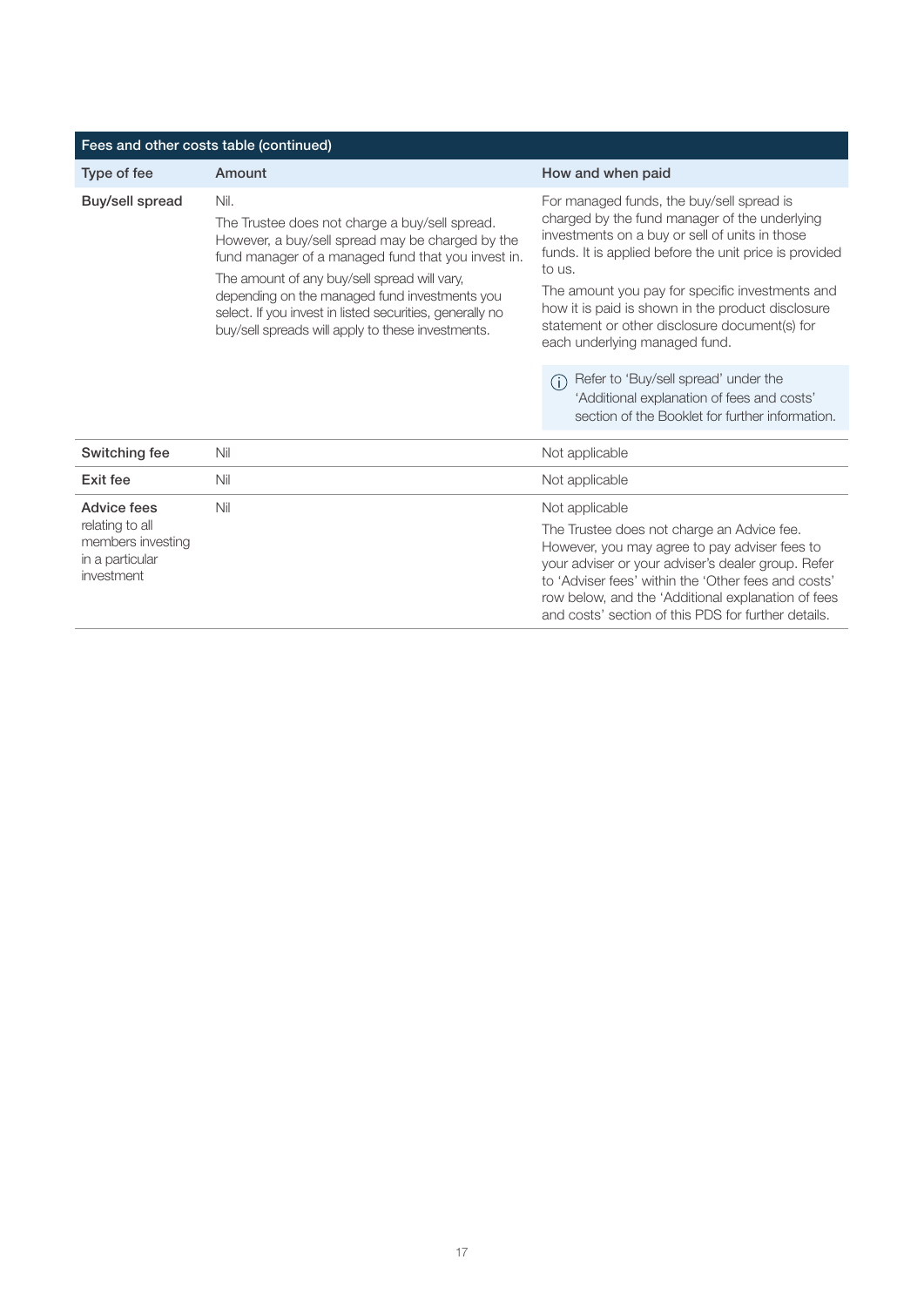| Fees and other costs table (continued) |                                                                                                                                                                                                                                                                                                                                                                             |                                                                                                                                                                                                                                                                                                                                                                                                   |  |
|----------------------------------------|-----------------------------------------------------------------------------------------------------------------------------------------------------------------------------------------------------------------------------------------------------------------------------------------------------------------------------------------------------------------------------|---------------------------------------------------------------------------------------------------------------------------------------------------------------------------------------------------------------------------------------------------------------------------------------------------------------------------------------------------------------------------------------------------|--|
| Type of fee                            | Amount                                                                                                                                                                                                                                                                                                                                                                      | How and when paid                                                                                                                                                                                                                                                                                                                                                                                 |  |
| Other fees<br>and costs <sup>1</sup>   | 1. Transaction fee<br>Nil                                                                                                                                                                                                                                                                                                                                                   | Not applicable.                                                                                                                                                                                                                                                                                                                                                                                   |  |
|                                        | 2. Portfolio facility fee<br>\$242.50 pa                                                                                                                                                                                                                                                                                                                                    | Payable to the Administrator if your account is<br>linked to the Preferred Portfolio facility or Portfolio<br>Service facility.<br>The annual fee will be deducted monthly in arrears<br>as part of your Account keeping fee. If you exit<br>these facilities you will continue to be charged the<br>balance of the full annual fee for the current year<br>until the end of the 12 month period. |  |
|                                        | 3. Adviser fees<br>This amount varies and is calculated on the basis<br>agreed between you and your adviser.<br>The amount you may pay can be found within the<br>'Additional explanation of fees and costs' section of<br>this PDS.                                                                                                                                        | These fees are payable to your adviser or your<br>adviser's dealer group.<br>Refer to the 'Additional explanation of fees and<br>costs' section of this PDS for further information.                                                                                                                                                                                                              |  |
|                                        | 4. Insurance premiums<br>Applicable if you have insurance cover in the<br>SuperWrap Personal Super Plan. The amount<br>will vary.                                                                                                                                                                                                                                           | Each insurance premium is deducted from your<br>Cash Account on the frequency that you select.<br>Refer to the BT Protection Plans PDS for further<br>information.                                                                                                                                                                                                                                |  |
|                                        | 5. Brokerage<br>If you acquire or sell listed securities using the<br>default broker, brokerage will be charged at the rate<br>of 0.10% of the value of the transaction. Brokerage<br>is subject to a minimum charge of \$39 for standard<br>listed security transactions and a minimum charge<br>of \$19.95 for transactions placed via the Portfolio<br>Service facility. | Brokerage is deducted from the balance in your<br>Cash Account at the time the transaction is<br>settled. It is an additional cost to you.<br>If you use an external broker they will negotiate a<br>fee directly with you. This fee will be reflected in<br>the acquisition or disposal cost and will be<br>deducted from your Cash Account at the time<br>of settlement.                        |  |
|                                        |                                                                                                                                                                                                                                                                                                                                                                             | Refer to the 'Additional explanation of fees<br>$\bigcap$<br>and costs' section of the Booklet for further<br>information.                                                                                                                                                                                                                                                                        |  |

1 For more information about the other fees and costs, such as activity fees (for example, fees and expenses in association with Family Law Act requirements) or incidental fees (such as bank fees, stamp duty, cheque dishonours, fail fees and penalty interest or dishonour fees for failed trade settlement) please see the 'Additional explanation of fees and costs' section of this document and of the Booklet.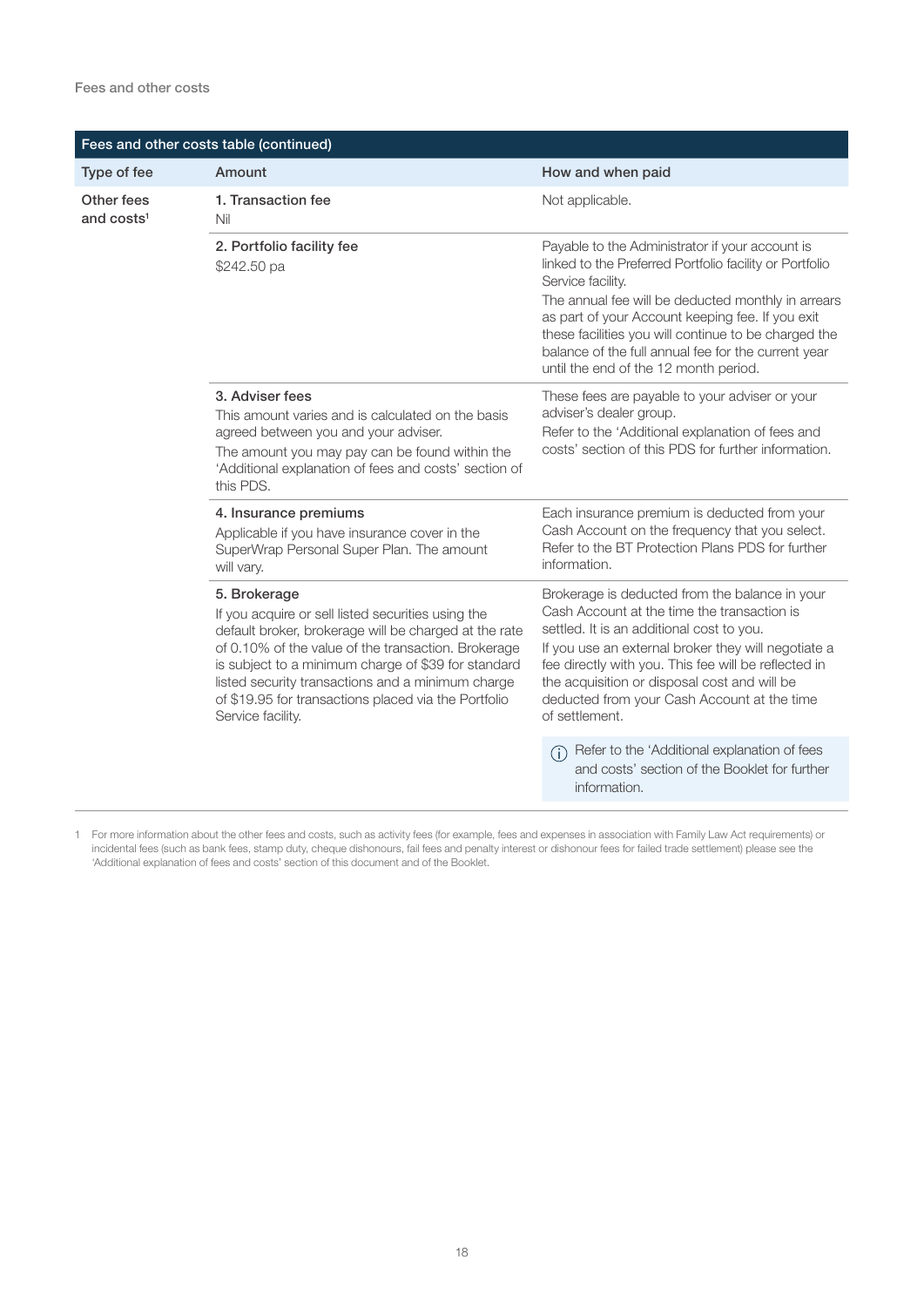| Fees and other costs table (continued)                                                                                                                                                                                                                                                                                                                                      |                                                                                                                                                                |  |  |
|-----------------------------------------------------------------------------------------------------------------------------------------------------------------------------------------------------------------------------------------------------------------------------------------------------------------------------------------------------------------------------|----------------------------------------------------------------------------------------------------------------------------------------------------------------|--|--|
| Amount                                                                                                                                                                                                                                                                                                                                                                      | How and when paid                                                                                                                                              |  |  |
| Cash Account fee<br>The Cash Account fee is the difference between:                                                                                                                                                                                                                                                                                                         | This fee is charged by the Administrator for the<br>administration of your Cash Account.                                                                       |  |  |
| a) the interest rate earned by the Administrator on<br>the underlying bank accounts (including term<br>deposits) it maintains with Westpac in which the                                                                                                                                                                                                                     | The Cash Account fee accrues daily. It is charged<br>before interest is calculated and credited to your<br>Cash Account at the end of each quarter in arrears. |  |  |
| b) the interest rate the Administrator declares for<br>your Cash Account and which is payable to you.                                                                                                                                                                                                                                                                       | The Cash Account fee is not separately deducted<br>from your Cash Account. It is deducted from the<br>cash deposited in the underlying bank accounts           |  |  |
| We estimate the Cash Account fee to be<br>approximately 2.13% <sup>2</sup> pa, although the actual fee<br>may vary from time to time. The rate of interest<br>declared by the Administrator will not be lower than<br>the average of the four major Australian banks for<br>comparable cash transaction accounts (if available)<br>with balances of \$10,000 <sup>3</sup> . | (including term deposits) the Administrator maintains<br>with Westpac.                                                                                         |  |  |
|                                                                                                                                                                                                                                                                                                                                                                             | cash from your Cash Account is deposited and                                                                                                                   |  |  |

1 Fees and costs are also payable in relation to the underlying investments accessible through SuperWrap. The amount you pay for specific underlying investments is shown in the Managed Investments Fees and Costs List and the disclosure document for each underlying investment. For more information, see the 'Additional explanation of fees and other costs' section in the Booklet.

2 The Cash Account fee estimate is based on the average fee for the financial year ended 30 June 2018.

3 You can contact your adviser or a SuperWrap Consultant to confirm the current interest rate declared by the Administrator.

#### Additional explanation of fees and costs

#### Fees payable for advice and services provided to you

You may negotiate with your adviser to pay the following fees to your adviser or your adviser's dealer group.

You must specify these fees on the relevant form. The amounts you specify will be GST inclusive, but will not take into account any RITCs that may be claimed. Where applicable, the actual amounts that will be deducted from your Cash Account may be adjusted for RITCs that may be claimed in respect of these fees, and may therefore be less than the amounts you specify on the relevant form. Fees in this table are shown inclusive of GST (but not net of RITCs).

| Type of fee                                                                                                                                                                                                                                                                                                                | Amount                                                                                                                                                                                                                                                                                                                                                 | How and when paid                                                                                                                                                                                                                                                                                                                                                                                                                                                                                                                                                                                                                                                                                          |
|----------------------------------------------------------------------------------------------------------------------------------------------------------------------------------------------------------------------------------------------------------------------------------------------------------------------------|--------------------------------------------------------------------------------------------------------------------------------------------------------------------------------------------------------------------------------------------------------------------------------------------------------------------------------------------------------|------------------------------------------------------------------------------------------------------------------------------------------------------------------------------------------------------------------------------------------------------------------------------------------------------------------------------------------------------------------------------------------------------------------------------------------------------------------------------------------------------------------------------------------------------------------------------------------------------------------------------------------------------------------------------------------------------------|
| Adviser contribution fee<br>A fee that you may direct us to pay for<br>financial product advice (and related<br>services) provided to you by your adviser<br>in respect of initial investments you<br>make into SuperWrap as well as any<br>subsequent investments and deposits<br>made under a regular contribution plan. | You can negotiate the amount of this fee<br>(as a dollar or percentage amount) with<br>your adviser.<br>Typically, the Adviser contribution fee<br>should be between 0–5% of each<br>investment you make into your account.<br>You can negotiate a higher amount with<br>your adviser, however the Trustee has<br>the right to reject a higher amount. | Where Adviser contribution fees are<br>specified on the relevant form as either a<br>dollar or percentage amount, you direct<br>us to calculate and deduct these fees<br>from the balance in your Cash Account<br>at the time of each investment or as<br>otherwise directed by you in the relevant<br>form.<br>If a percentage Adviser contribution fee is<br>specified in relation to your initial<br>investment, you direct us to deduct this<br>percentage amount from all contributions<br>(excluding asset transfers and deposits<br>under a regular contribution plan) received<br>within three months of the establishment<br>of your account, unless you instruct the<br>Administrator otherwise. |
|                                                                                                                                                                                                                                                                                                                            |                                                                                                                                                                                                                                                                                                                                                        |                                                                                                                                                                                                                                                                                                                                                                                                                                                                                                                                                                                                                                                                                                            |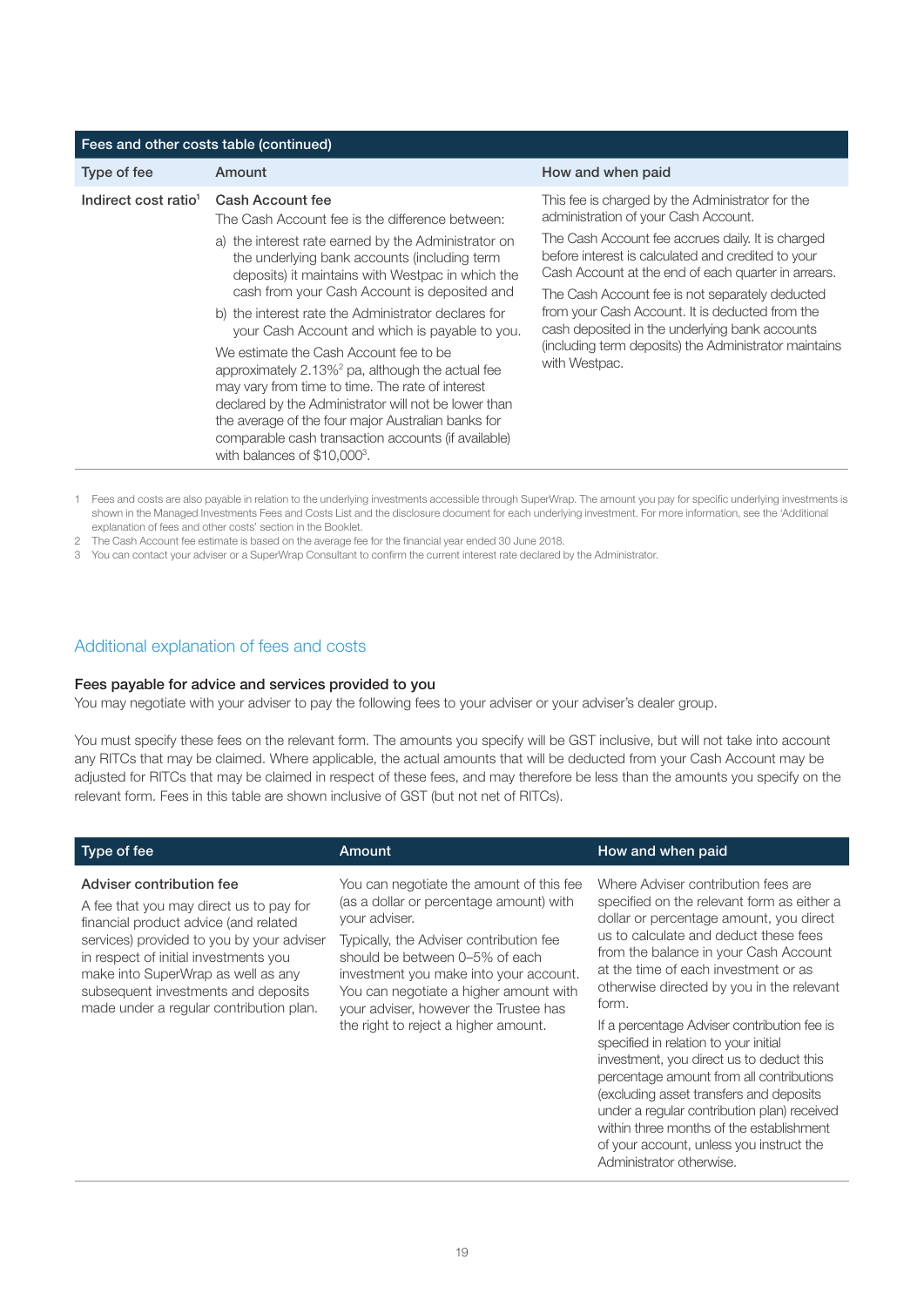#### Ongoing adviser fee

A fee that you may direct us to pay in relation to ongoing advice (and related services) your adviser provides in relation to your SuperWrap account.

#### Licensee advice fee

One-off advice fee

A fee that you may direct us to pay to your adviser's dealer group in relation to ongoing advice (and related services) provided to you by your adviser's dealer group (where they are an AFSL holder) in relation to your SuperWrap account.

You can negotiate the amount of this fee (as a dollar or percentage amount) with your adviser.

Typically, the total of the Ongoing adviser fee and the Licensee advice fee should be between 0–2% pa of the balance of your account. You can negotiate a higher amount with your adviser; however the Trustee has the right to reject a higher amount.

If Ongoing adviser fees and/or Licensee advice fees are specified on the relevant form as a percentage amount, you direct us to calculate these fees on the average of your opening and closing account balance<sup>1</sup> for the month (or part of a month where you exit SuperWrap).

If Ongoing adviser fees and/or Licensee advice fees are specified on the relevant form as a dollar amount, you direct us to calculate these fees on a full month basis (or part of a month where you exit SuperWrap).

#### Type of fee Amount How and when paid Amount How and when paid

You direct us to deduct the Ongoing adviser fee and/or Licensee advice fee from your Cash Account on a monthly basis (or on closure of your account) in arrears, and continue to pay these fees until you direct us to cease paying each of them.

We will continue to pay the Licensee advice fee on the basis of your direction in the relevant form even if you change your adviser. In certain circumstances, such as your adviser moving to a different dealer group, we may automatically cancel or reduce your Licensee advice fee.

The Licensee advice fee is only available if your adviser's dealer group has registered with the Administrator to charge it.

#### A fee that you may direct us to pay when your adviser provides you with financial product advice (and other related services) in relation to your SuperWrap account.

You can negotiate the dollar amount of this fee with your adviser. Typically, the One-off advice fee should be up to \$4,000 pa. You can negotiate a higher amount with your adviser; however the Trustee has the right to reject a higher amount.

If you and your adviser have agreed to this fee and you direct us to deduct it from your Cash Account under the One-off Advice Fee Form, the One-off advice fee will be deducted from your Cash Account at the time the request is processed by the Administrator.

The One-off advice fee may be charged multiple times per year up to an aggregate amount of \$4,000 pa. Once that amount is reached, the Trustee has the right to reject any further requests to charge a One-off advice fee in the relevant year.

#### Managed fund transaction fee

A fee that you may direct us to pay in relation to financial product advice (and related services) provided to you by your adviser in respect of investing in managed funds on your behalf.

You can negotiate the amount of this fee (as a dollar or percentage amount) with your adviser. Typically, the Managed fund transaction fee should be between 0–5% of each investment you make into selected managed funds. You can negotiate a higher amount with your adviser; however the Trustee has the right to reject a higher amount.

The Managed fund transaction fee specified on your Managed Fund Transaction Form will be deducted from your Cash Account at the time of investment into selected managed funds.

1 Nil balances in the month of exit are excluded for the purposes of this calculation.

Generally, the benefits of any allowed tax deductions to which SuperWrap is entitled will be passed on to members in the form of reduced fees or costs. Information on taxes is set out in the 'How super is taxed' section in this PDS and the Booklet. Insurance fees and other costs relating to insurance are set out in the BT Protection Plans PDS.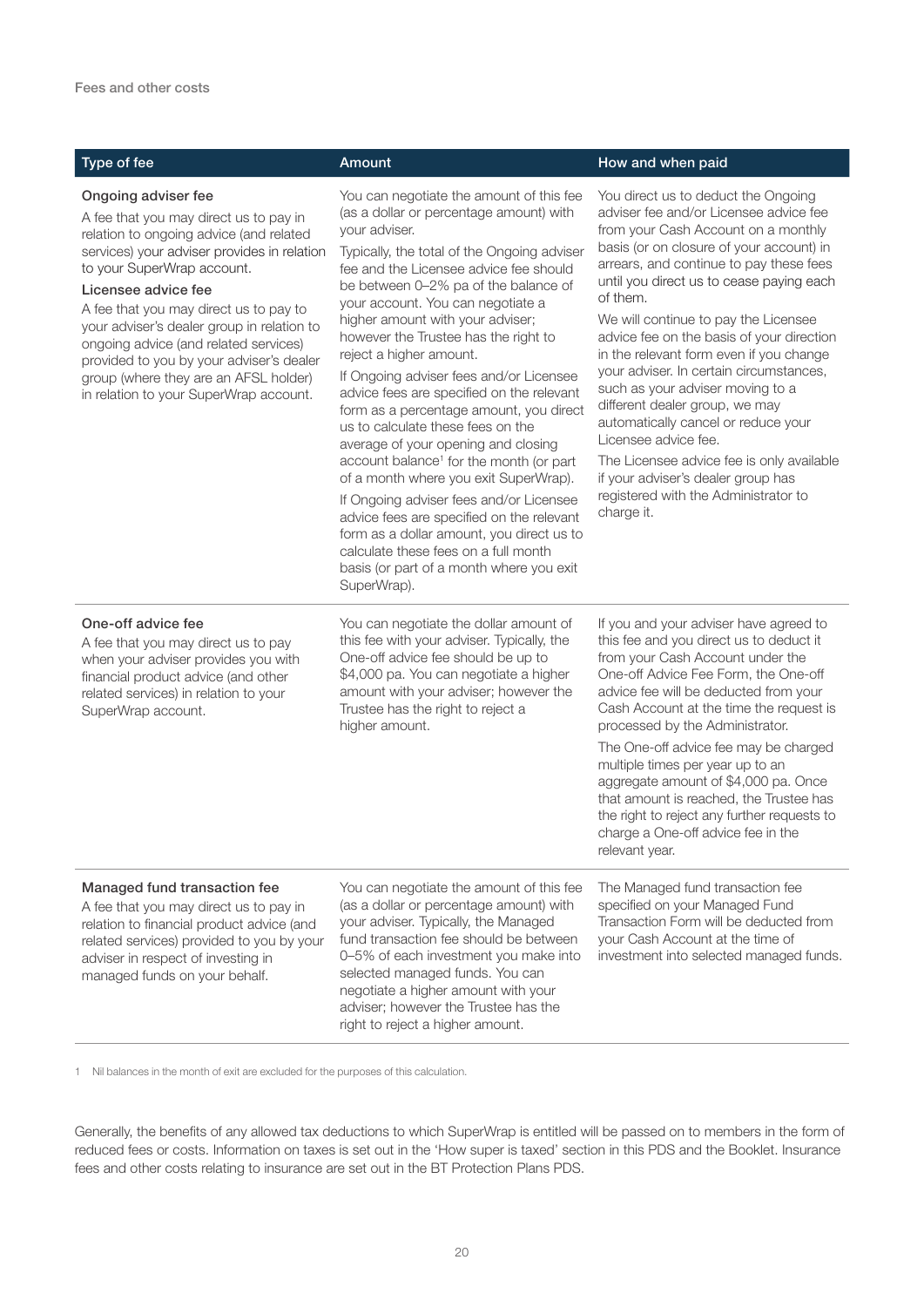#### Fee allocations and platform payments

We may pay up to 100% of the fees and other costs (other than expense recovery) deducted from your account to the Administrator. No payment of any portion of expense recovery will be made to the Administrator or any other parties. The Trustee will retain all portions of expense recoveries to meet its costs.

In limited circumstances and to the extent permitted by law, the Administrator may also pay to your adviser's dealer group (or a related party of your adviser's dealer group) up to 100% of the fees/other payments it receives (including 'Platform service fees and other payments' referred to under the 'Additional explanation of fees and costs' section of the Booklet). The Administrator pays these amounts out of its own funds and they are not additional costs to you.

We must pay 100% of the fees set out in the table (under 'Additional explanation of fees and costs' in this PDS) in accordance with your direction.

For regulatory definitions of fees, 'Performance fees', 'Transaction costs', 'Buy/sell spread', 'Fees and expenses in association with Family Law Act requirements', 'Insurance premiums', 'Taxes', 'Register of alternative forms of remuneration', 'Related party investment arrangements and transactions', 'Third party payments – Platform service fees and other payments' and other fees and costs, see the 'Additional explanation of fees and costs' section of the Booklet. You should refer to<investorwrap.com.au>in conjunction with this PDS, the Booklet, the Investment Options Booklet and the BT Protection Plans PDS to determine the fees and other costs that will apply to your investment in SuperWrap before making an investment decision.

#### Changes in fees and other costs

The governing rules of SuperWrap allow us to alter any of the fees and other costs at our discretion and without your consent (up to any specified maximum that applies). Details of current fees and other costs as well as notification of any pending increases, including changes to underlying managed fund fees and other costs, are available online (refer to the 'How will we keep you informed' section of this PDS).

The following maximum fees and other costs are allowed under the Trust Deed.

| Transaction fee        | 8% of the amount transferred plus<br>\$134.71 per transaction (including<br>distributions, corporate actions and<br>investments under regular<br>investment plans) |  |
|------------------------|--------------------------------------------------------------------------------------------------------------------------------------------------------------------|--|
| Account keeping<br>fee | Account keeping fee (fixed amount)<br>\$780 pa                                                                                                                     |  |
|                        | Account keeping fee (tiered amount)<br>2% pa, with a minimum charge of                                                                                             |  |
|                        | \$27.69 per month (or part month)                                                                                                                                  |  |
| Issuer (Trustee) fee   | $0.10\%$ pa                                                                                                                                                        |  |
| Expense recoveries     | no limit                                                                                                                                                           |  |
| Portfolio facility fee | \$538.83 pa                                                                                                                                                        |  |
| Dishonour fee          | \$73.45                                                                                                                                                            |  |
| Brokerage fee          | 0.50% on the value of the trade, with<br>a minimum charge of \$138.48 per<br>trade, or the amount charged by the<br>broker if the default broker is not used       |  |

We may charge other fees and costs in accordance with this PDS and the Trust Deed.

We have a general discretion to charge a fee for any other events and to determine the amount of the fee and the method of calculating it.

The maximum rates for dollar-based fees will increase each year in line with inflation (CPI). We will give you 30 days notice before any increase in any fees or the introduction of new fees, other than an increase in the maximum fees and other costs allowed under the Trust Deed as a result of CPI, which will occur automatically on 1 July each year.

In the event of any change in tax laws or their interpretation which affects the rate of GST payable or the input tax credits that SuperWrap may receive, the amounts deducted from your Cash Account in respect of the fees and other costs applied to your SuperWrap account may be varied or adjusted to reflect such changes without your consent or further notice to you.

Your adviser or their dealer group may negotiate with us on your behalf for a reduction to the Account keeping fee. Any reduction to the Account keeping fee following negotiation by your adviser or their dealer group will cease to apply and will revert to the standard level on 30 days notice, or without notice should you cease to be advised by your adviser or their dealer group.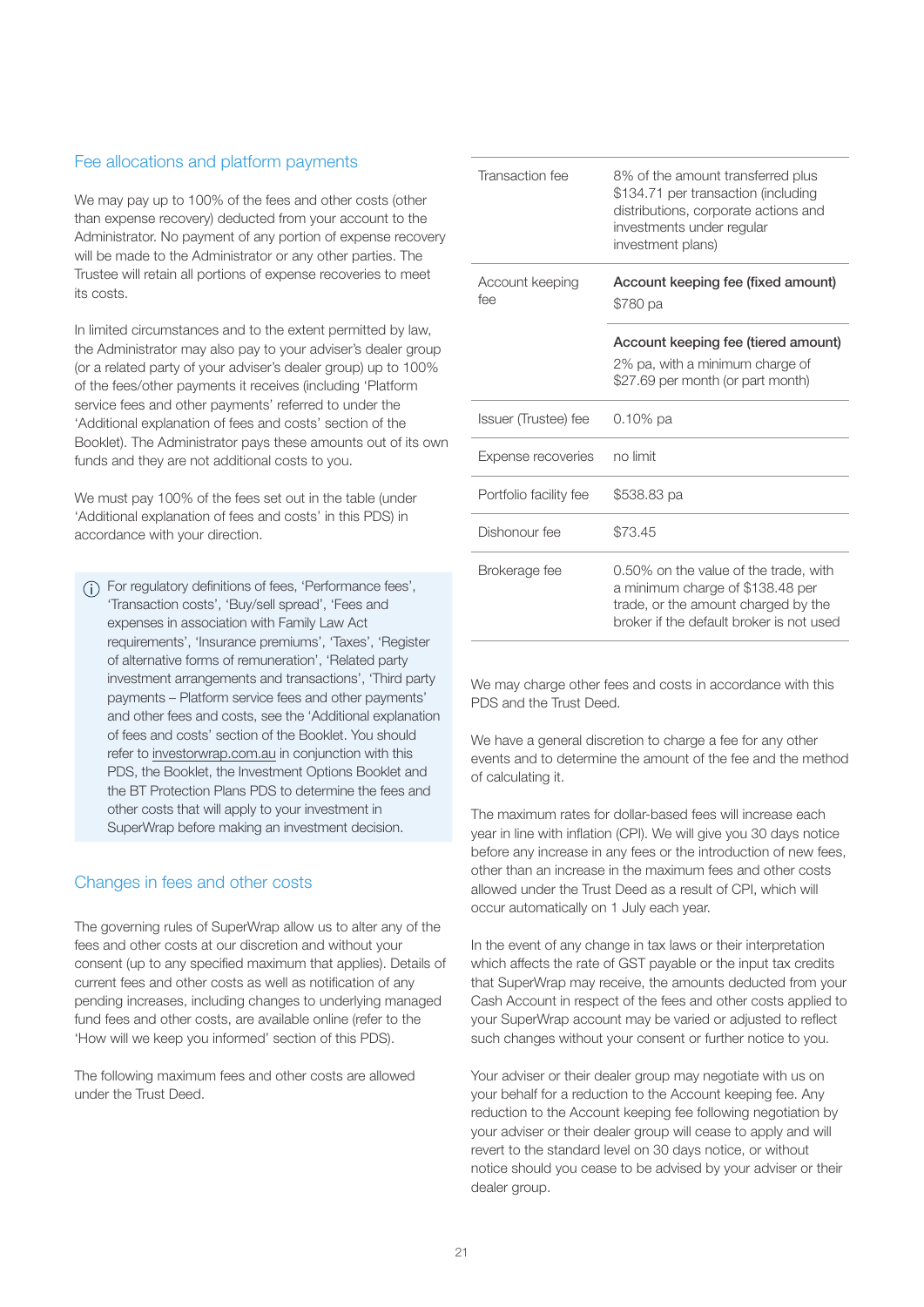#### What will happen if you no longer have an authorised adviser?

SuperWrap is designed to be used by you together with your adviser. For that reason, you will need to have a relationship with an authorised adviser to optimise account features and fee structures. If the relationship ends and you choose not to appoint a substitute adviser within 30 days, you must notify us by completing the Advice Relationship Opt-out Form. This will assist in managing your adviser remuneration arrangements and determining who can access your account. In some cases your adviser may notify us that they no longer provide advice or other related services to you.

At least 30 days after we either process the Advice Relationship Opt-out Form, or alternatively, notify you that the relevant relationship has ended, the following changes will be made to your account.

- You will need to manage your account directly.
- You will have the ability to place transactions online via <investorwrap.com.au>.
- The name and branding of your account may change (including on any communications which you will receive from us directly). However, other account details will remain the same.
- Your fees will change (and may increase) to the fees and other costs set out in the disclosure documents for a relevant self-directed SuperWrap product, which we will provide.
- The Portfolio Service facility will no longer be available to you.

#### Personal Super Plan and Pension Plan

#### Examples of annual fees and costs

This table gives an example of how the fees and costs for accessing the Advance Balanced Multi-Blend Fund through this superannuation product can affect your superannuation investment over a 1 year period. You should use this table to compare this superannuation product with other superannuation products.

| Example                                                      |                                                                                                   | Balance of \$50,000 <sup>1</sup>                                                                                                      |
|--------------------------------------------------------------|---------------------------------------------------------------------------------------------------|---------------------------------------------------------------------------------------------------------------------------------------|
| Investment fees                                              | Nil                                                                                               | For every \$50,000 you have in the superannuation<br>product you will be charged \$0 each year.                                       |
| <b>PLUS</b> Administration fees                              | $$78.75 + $540$ (Account keeping fee)<br>$^{+}$<br>$$95 + 0.03\%$ <sup>2</sup> (Expense recovery) | And, you will be charged \$729.50 in administration fees.                                                                             |
| <b>PLUS</b> Indirect costs for the<br>superannuation product | 2.13% (Cash Account fee)                                                                          | <b>And, indirect costs of \$53.25 each year will be deducted</b><br>from your investment.                                             |
| <b>EQUALS</b> Cost of product                                |                                                                                                   | If your balance was \$50,000, then for that year you will be<br>charged fees of \$782.75 <sup>3</sup> for the superannuation product. |

This example is illustrative only and fees and costs may vary for your actual investment. The example only shows the fees and costs that relate to accessing investments through the superannuation product and not the fees and costs of the underlying investments. Additional costs will be charged by the issuers of the underlying investments you decide to invest in. Please refer to the following example illustrating the combined effect of the fees and costs.

- 1 In this example, it is assumed that \$50,000 is held in the Advance Balanced Multi-Blend Fund and an additional \$2,500 is held in your Cash Account for the entire year (please refer to the 'Benefits and features' section to confirm the minimum amount required to be held in your Cash Account). As your account balance increases, the total administration fee you pay as a percentage of your account balance will decrease due to the tiered administration fee structure (as shown in the administration fee scale in the 'Fees and other costs table).
- 2 The exact amount deducted from your account will be confirmed in your Annual Statement. This example includes \$110.75 pa which is comprised of:
	- a) 0.03% pa of the Account balance (or \$15.75 pa) for the Operational Risk Financial Requirement and
	- b) \$95 pa for other expenses we recover for compliance with legislative and prudential standards, and paying compulsory government levies. Please refer to the 'Additional explanation of fees and costs' section in the Booklet for more information.
- 3 Additional fees may apply. This example does not take into account other fees and costs that may apply to some or all of the available investments, such as adviser contribution fees, other advice fees, transaction fees, transaction costs, any applicable buy/sell spread charges, Family Law Act fees, or Government or bank fees. The actual fees and other costs incurred are dependent on the investments you decide to transact in. Refer to the 'Additional explanation of fees and costs' in this PDS and the 'Additional explanation of fees and costs' section of the Booklet for information about the fees and other costs that may apply.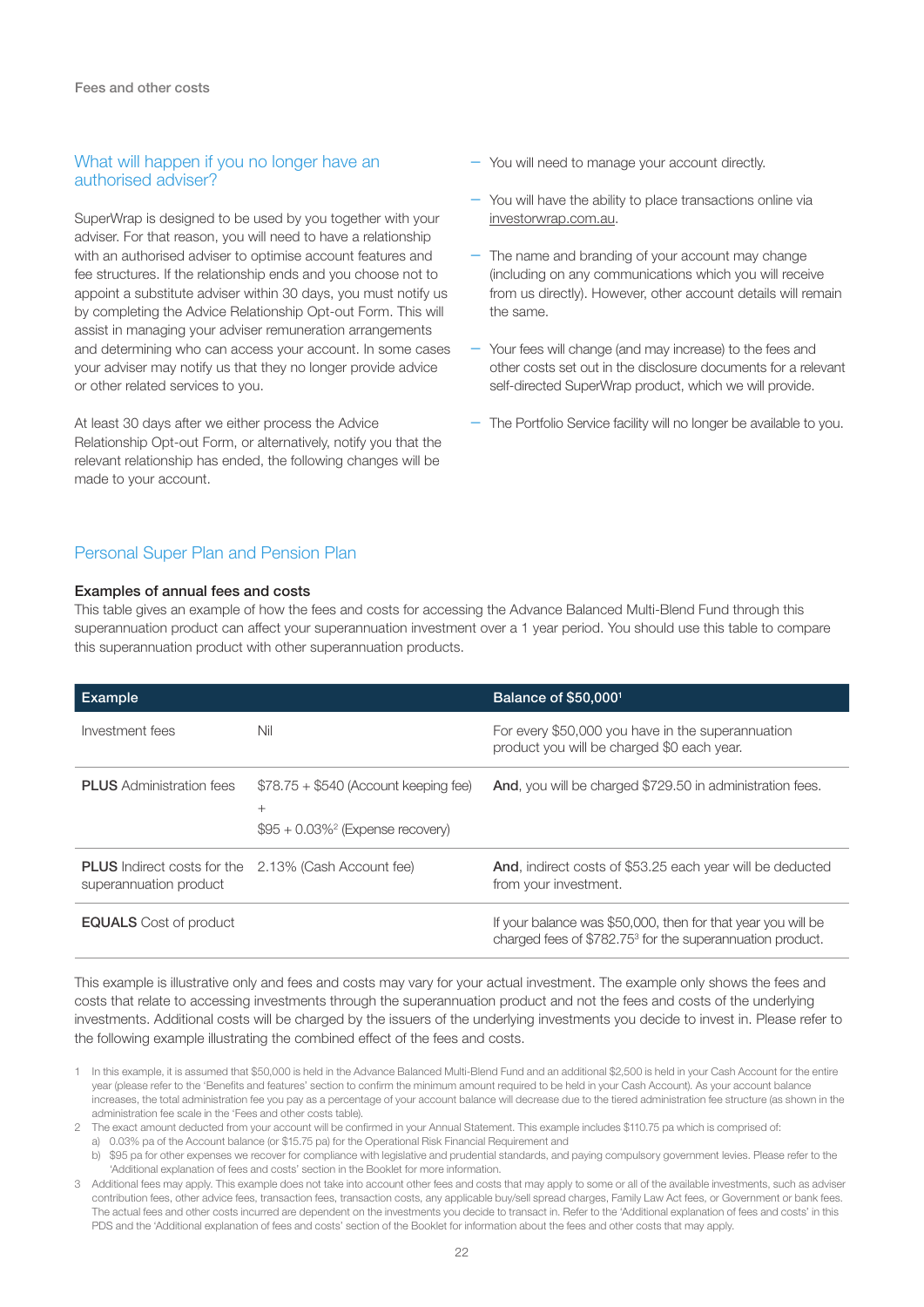#### Example of total costs

This table illustrates the combined effect of fees and costs of the superannuation product and the fees and costs for an investment in the Advance Balanced Multi-Blend Fund through the superannuation product over a 1 year period, based on the same assumptions as the 'Example of annual fees and costs'.

| Example - Advance Balanced Multi-Blend Fund                                                                                   |                                                                                                                      | Balance of \$50,0001                                                                                                     |  |
|-------------------------------------------------------------------------------------------------------------------------------|----------------------------------------------------------------------------------------------------------------------|--------------------------------------------------------------------------------------------------------------------------|--|
| Cost of product                                                                                                               |                                                                                                                      | If your balance was \$50,000, then for that year you will be<br>charged fees of \$782.75 for the superannuation product. |  |
| <b>PLUS</b> fees and costs for<br>an investment in the<br>Advance Balanced<br>Multi-Blend Fund                                | $0.9\%$ (Management costs) <sup>2</sup><br>$^{+}$<br>0.26% (Net transactional and<br>operational costs) <sup>3</sup> | And, fees and costs of \$580 are deducted from<br>your investment.                                                       |  |
| <b>EQUALS</b> total cost of<br>investing in the Advance<br>Balanced Multi-Blend Fund<br>through the superannuation<br>product |                                                                                                                      | \$1.362.754                                                                                                              |  |

This example is illustrative only and fees and costs may vary for your actual investment. For information regarding the fees and costs of each underlying investment, please refer to the Managed Investment Fees and Costs List or the relevant PDS or other disclosure document for each investment available from your adviser.

- 2 This amount generally includes management fees, performance fees and indirect costs, such as performance-related fees and other indirect costs (as applicable). It is an estimate based on the fees and costs for the Advance Balanced Multi-Blend Fund with reference to the financial year ended 30 June 2018. For more information regarding these fees and costs, please refer to the 'Additional explanation of fees and costs' section in the Booklet.
- 3 Please refer to 'Other transactional and operational costs' in the 'Additional explanation of fees and costs' section of the Booklet for further information. 4 Additional fees may apply. This example does not take into account other fees and costs that may apply to some or all of the available investments, such as transaction fees, transaction costs, any applicable buy/sell spread charges, Family Law Act fees, or Government or bank fees. Refer to the 'Additional explanation of fees and costs' in this PDS and the 'Additional explanation of fees and costs' section of the Booklet for information about the fees and other costs that may apply.

<sup>1</sup> In this example, it is assumed that \$50,000 is held in the Advance Balanced Multi-Blend Fund and \$2,500 is held in your Cash Account for the entire year.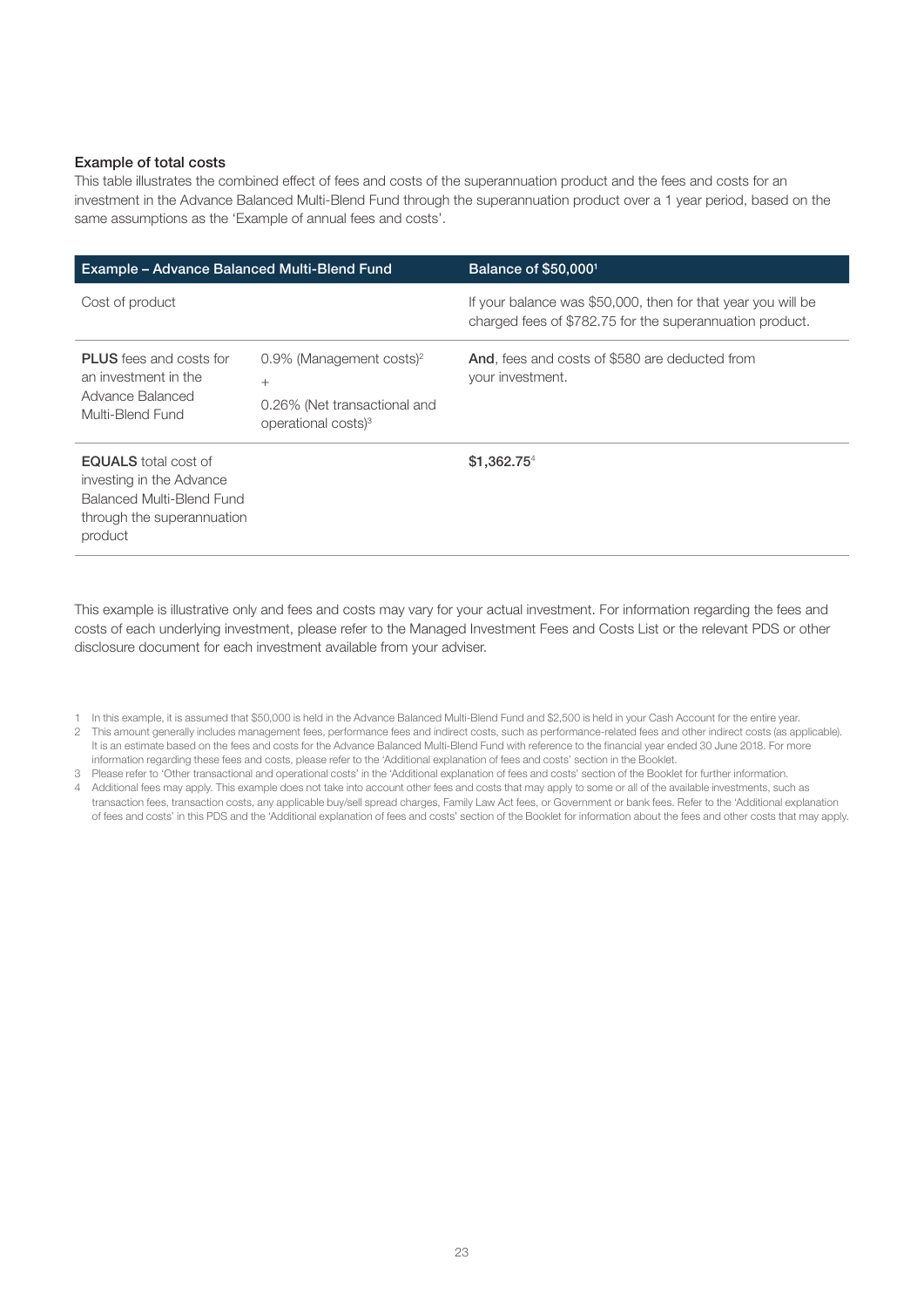### How will we keep you informed?

SuperWrap's range of convenient services helps to place the information you need at your fingertips.



#### How can you access this information?

You can access information about your investments 24 hours a day, 7 days a week via our website. You can enquire about and view your SuperWrap account balance, investment holdings and transactions at<investorwrap.com.au>.

For more information on reports you will receive, see the 'Important information' section of the Booklet.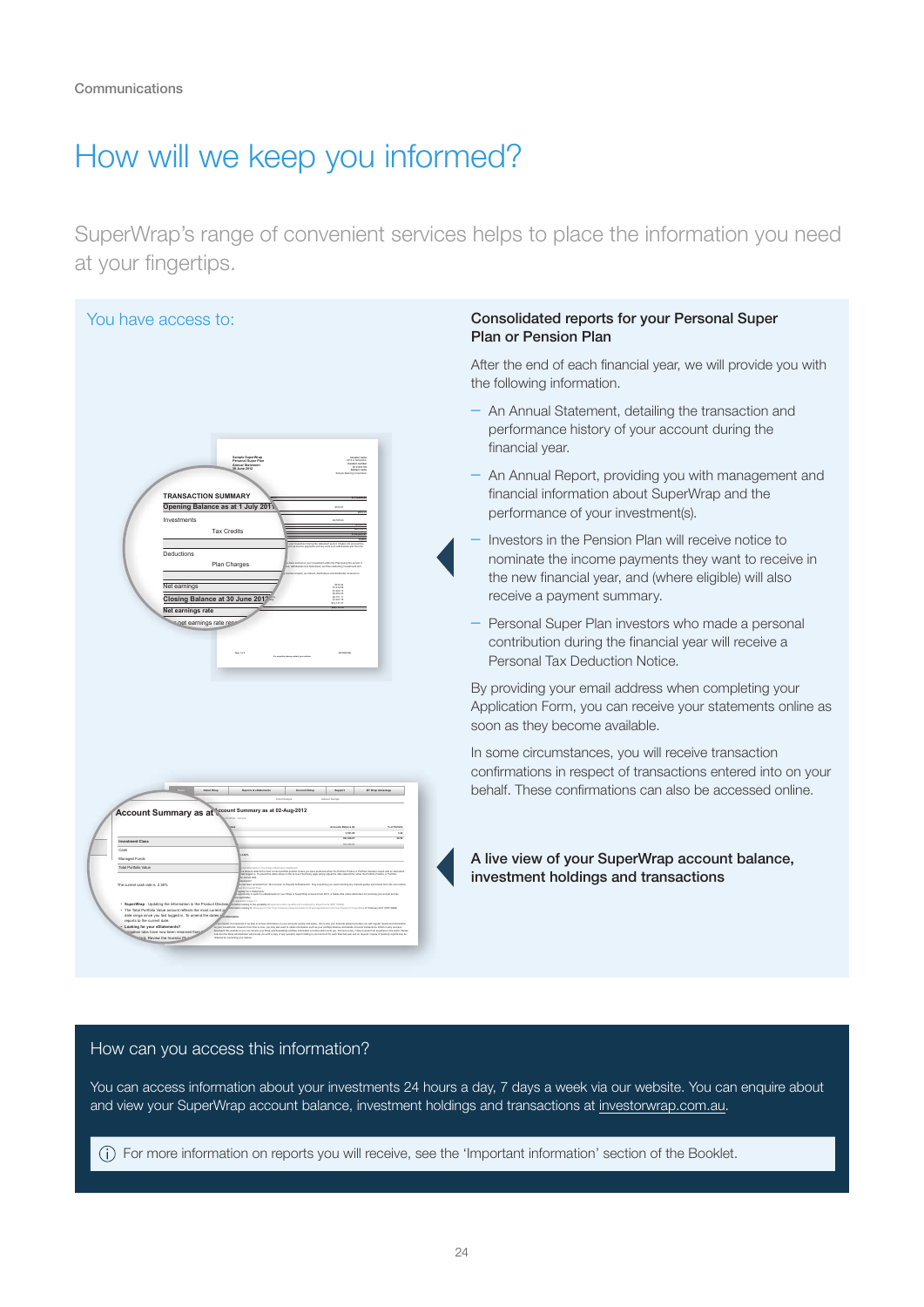### How can you contact us?

There are various ways you can contact us to give or receive information.

#### How to get access

- Internet <investorwrap.com.au>.
- Contact your adviser.
- Contact our SuperWrap consultants on 1300 657 010.

### How do you change your details?

If you need to change any of your personal details, such as your linked bank account or adviser fees and remuneration, you need to let the Administrator know in writing, and you should mail these changes directly to:

SuperWrap GPO Box 2337 Adelaide SA 5001.

#### Addressing your concerns

#### How do you give feedback or lodge a complaint?

If you have a concern or complaint about SuperWrap that you cannot resolve with your adviser, please contact a SuperWrap consultant on 1300 657 010 from 8.00am to 6.30pm, Monday to Friday (Sydney time). If we are unable to resolve your concerns over the phone, we will refer the matter to our Complaints Officer. Alternatively, you can outline your complaint in writing to:

The Complaints Officer **SuperWrap** GPO Box 2675 Sydney NSW 2001.

The Complaints Officer will acknowledge receipt of your complaint, and will endeavour to resolve the situation within 90 days of receiving your letter.

#### What should you do if you don't receive a response or you're dissatisfied with the Trustee's response?

If you are not satisfied with the response or have not received a response from the Complaints Officer in 90 days, you may contact the Superannuation Complaints Tribunal (the Tribunal) on:

- online <www.sct.gov.au>
- email [info@sct.gov.au](mailto:info@sct.gov.au)
- telephone 1300 884 114
- postal address: Superannuation Complaints Tribunal Locked Bag 3060 Melbourne VIC 3001.

From 1 November 2018 a new dispute resolution body, the Australian Financial Complaints Authority (AFCA), will be replacing the SCT. For new complaints from 1 November 2018 please contact AFCA on:

- online <www.afca.org.au>
- email [info@afca.org.au](mailto:info@afca.org.au)
- telephone 1800 931 678
- postal address: Australian Financial Complaints Authority GPO Box 3 Melbourne VIC 3001.

The Tribunal and AFCA are independent bodies established by the Government to help members of super funds resolve complaints.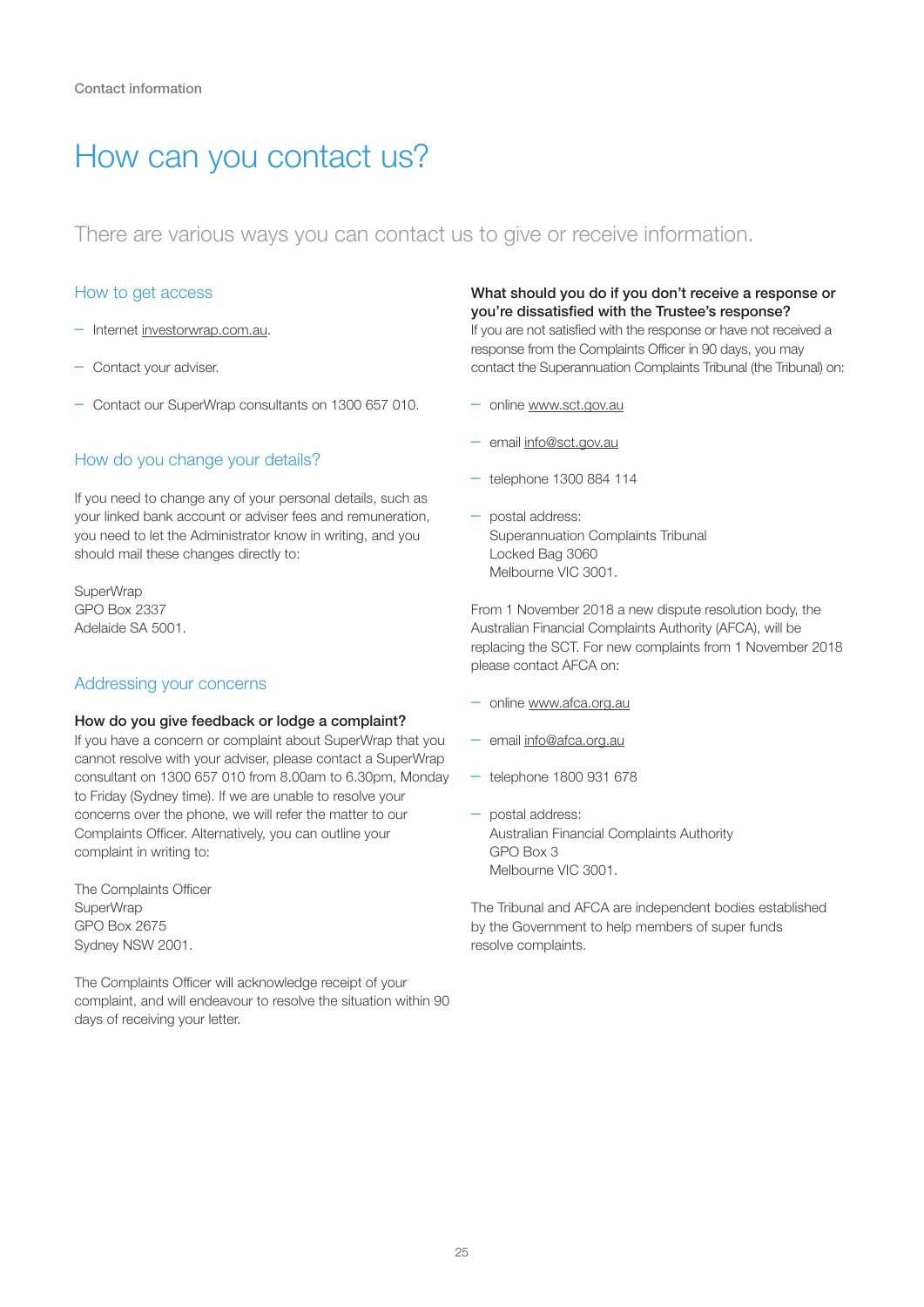### What are the next steps?

Here's what you need to do to complete your application.

#### Read the Booklet, Investment Options Booklet and BT Protection Plans PDS

You should read these documents as they contain further information on SuperWrap and important information about your SuperWrap account. If you still have questions, ask your adviser for more information. Access this information at [superwrap.com.au/superwrap.](superwrap.com.au/superwrap)

#### Finalise your application with your adviser

To establish a SuperWrap account, complete the Application Form for the product you are interested in and send it with your payment (or payment instructions) to the address specified in the form. Cheques should be made payable to:

- 'SuperWrap PSP {investor name}' for the Personal Super Plan or
- 'SuperWrap PP {investor name}' for the Pension Plan.

Alternatively, the Personal Super Plan also enables you to make direct debit, EFT and BPAY contributions. The contributions you make with cash will be deposited into your Cash Account. The Personal Super Plan and the Pension Plan also enable you to contribute via transfers of approved investments. Send your Application Form and payment (or payment instructions) to:

**SuperWrap** GPO Box 2337 Adelaide SA 5001.

Your adviser can help you complete the Application Form and lodge it on your behalf.

Depending on the options you choose, you may also sign a direct debit request service agreement as part of the application process.

To ensure that you are happy with your initial investment, you have a 14 day cooling-off period to check that it meets your needs. This period starts on the earlier of the date you receive your transaction advice or five days after your investment is accepted. Within this period, you may withdraw your investment (if no cashing restrictions apply) or transfer it to another fund.

Incomplete or invalid applications cannot be accepted and any payments will be invested in a holding account until the correct information is received. The Administrator will attempt to contact you via your adviser, normally within seven business days, but in times of high demand this may take longer. If the Administrator has not received the correct information within one month, your investment may either be returned to you or, if your investment was rolled over from another super fund, returned to the rollover institution. The Administrator may hold the investment in the holding account for more than a month if it is not reasonably practicable to return it to you. You will not earn interest while the money remains in the holding account. Any interest earned in the holding account will be payable to the Trustee and it is not required to account to you for the interest earned. The Trustee has the right to reject any application it receives in part or in full.

#### 3 Receive a Welcome Pack from the Trustee

Once your application is accepted and processed, we will provide you with a Welcome Pack containing information about how to access your SuperWrap account. You will also receive a PIN and password to securely access your SuperWrap account.

2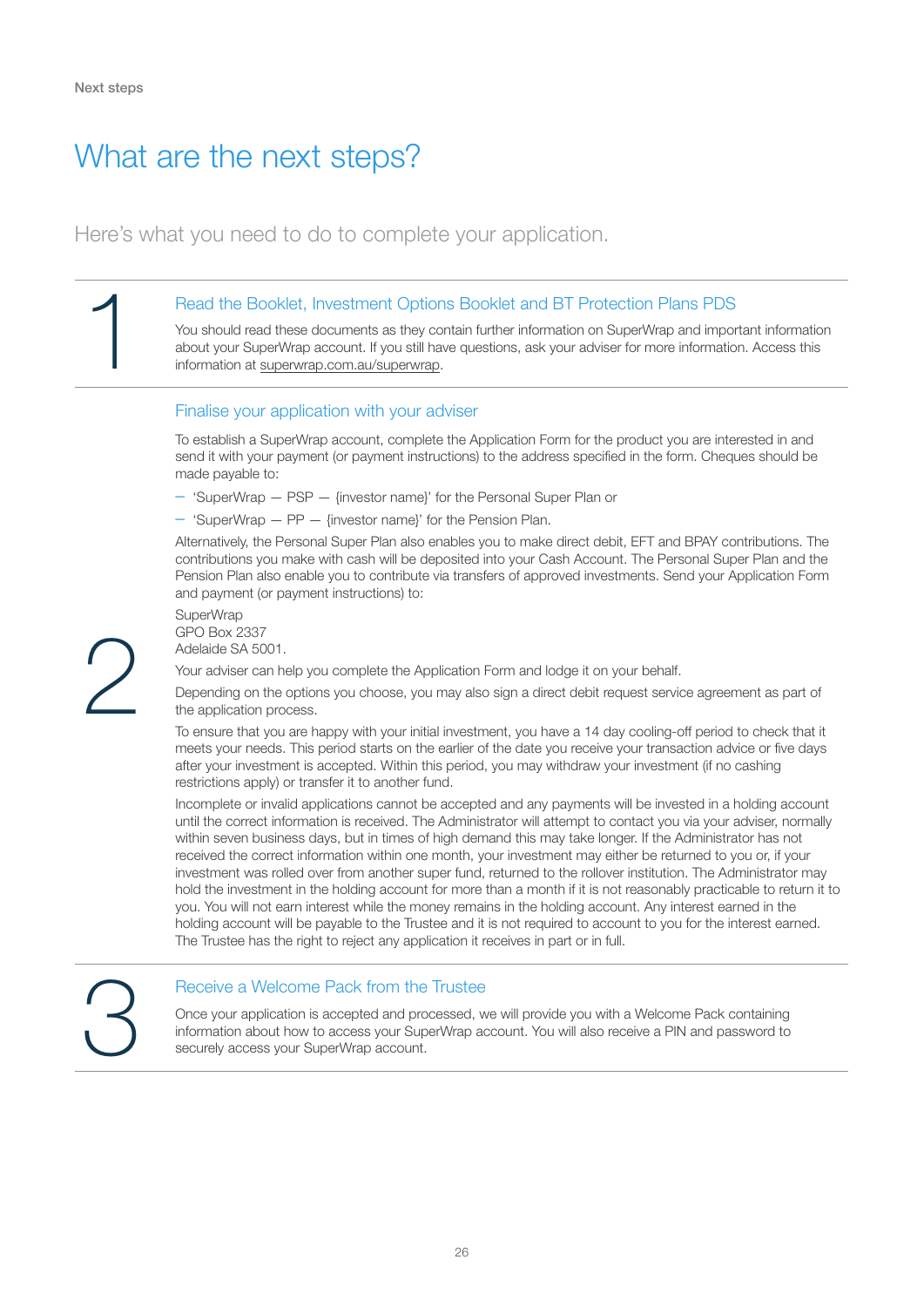#### Monitor the progress of your investments and talk to your adviser regularly

You can view your investment portfolio online, and you will also have access to consolidated reports.

You can also work with your adviser to shift money from one investment to another, move out of a particular investment or add a new investment to ensure you still have a well-balanced portfolio.

#### Review your overall strategy in light of any changing needs or life circumstances

As your life circumstances change or events arise, you should work with your adviser to review your overall investment strategy to make sure it remains appropriate to your financial objectives, situation and needs.

(i) For more information on your rights and the terms and conditions of SuperWrap, please see the 'Important information' section of the Booklet, including the information under these headings.

- Basis of the PDS and incorporated material
- About SuperWrap
- Cooling-off period
- Authority to operate (about how you can appoint someone to act on your behalf)
- Disclosure documents for underlying funds
- Regulation of your adviser
- Security of SuperWrap assets
- Changing your details
- Communications
- Electronic notifications and updated information
- When instructions will not be acted on
- Protecting your privacy
- Financial crimes monitoring
- Bankruptcy and super
- Eligible rollover fund for SuperWrap (about when you may be transferred out of SuperWrap without your consent)
- Unclaimed money
- Tax File Number (TFN) (what you need to know before giving us your TFN)
- Information in the disclosure documents
- Internet service
- Conflicts.